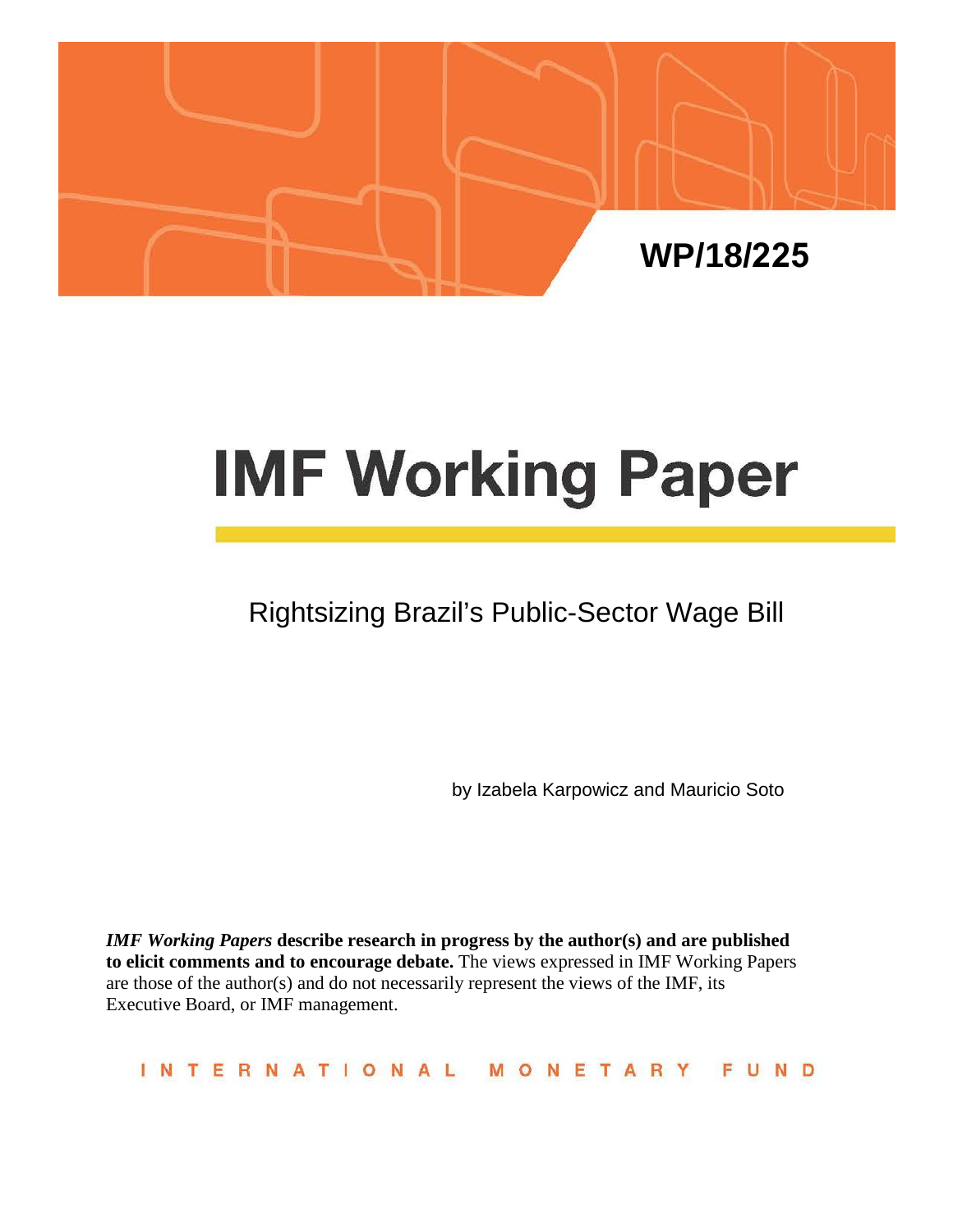#### **IMF Working Paper**

#### Western Hemisphere Department

#### **Rightsizing Brazil's Public-Sector Wage Bill**

#### **Prepared by Izabela Karpowicz and Mauricio Soto [1](#page-1-0)**

Authorized for distribution by Antonio Spilimbergo

October 2018

*IMF Working Papers* **describe research in progress by the author(s) and are published to elicit comments and to encourage debate.** The views expressed in IMF Working Papers are those of the author(s) and do not necessarily represent the views of the IMF, its Executive Board, or IMF management.

#### **Abstract**

Brazil's public-sector wage bill is comparatively high. It grows inertially and competes with other spending. Rightsizing the wage bill could stimulate administrative efficiency and bring more equity into a system where public employees earn more than private in comparable professions. Most importantly, however, a reform is necessary to comply with the Federal government expenditure ceiling and the subnational fiscal responsibility rules. A reform should thus encompass all government levels, and all careers, and should aim to achieve a real decrease in salaries and lower employment. In the medium term, a review of the compensation structure should rationalize the multitude of wage grids, merge allowances into the base wage, and align public sector compensation to private wages in low-skilled professions.

JEL Classification Numbers: H50, H76, J31, J33.

Keywords: wage bill, employee compensation, public spending, fiscal rules.

Author's E-Mail Address: [ikarpowicz@imf.org;](mailto:ikarpowicz@imf.org) [msoto@imf.org.](mailto:msoto@imf.org)

<span id="page-1-0"></span><sup>&</sup>lt;sup>1</sup> We thank Rafael Amaral Ornelas, Henrique Barbosa, Suman Sambha Basu, Svetalana Cerović, Fabiano Colbano, Daniel Cunha, Irineu De Carvalho Filho, Diogo Souza Carmo Nogueira, Yehenew Endegnanew, Antonio Spilimbergo, Sebastian Walker and the participants of the Central Bank seminar for useful comments.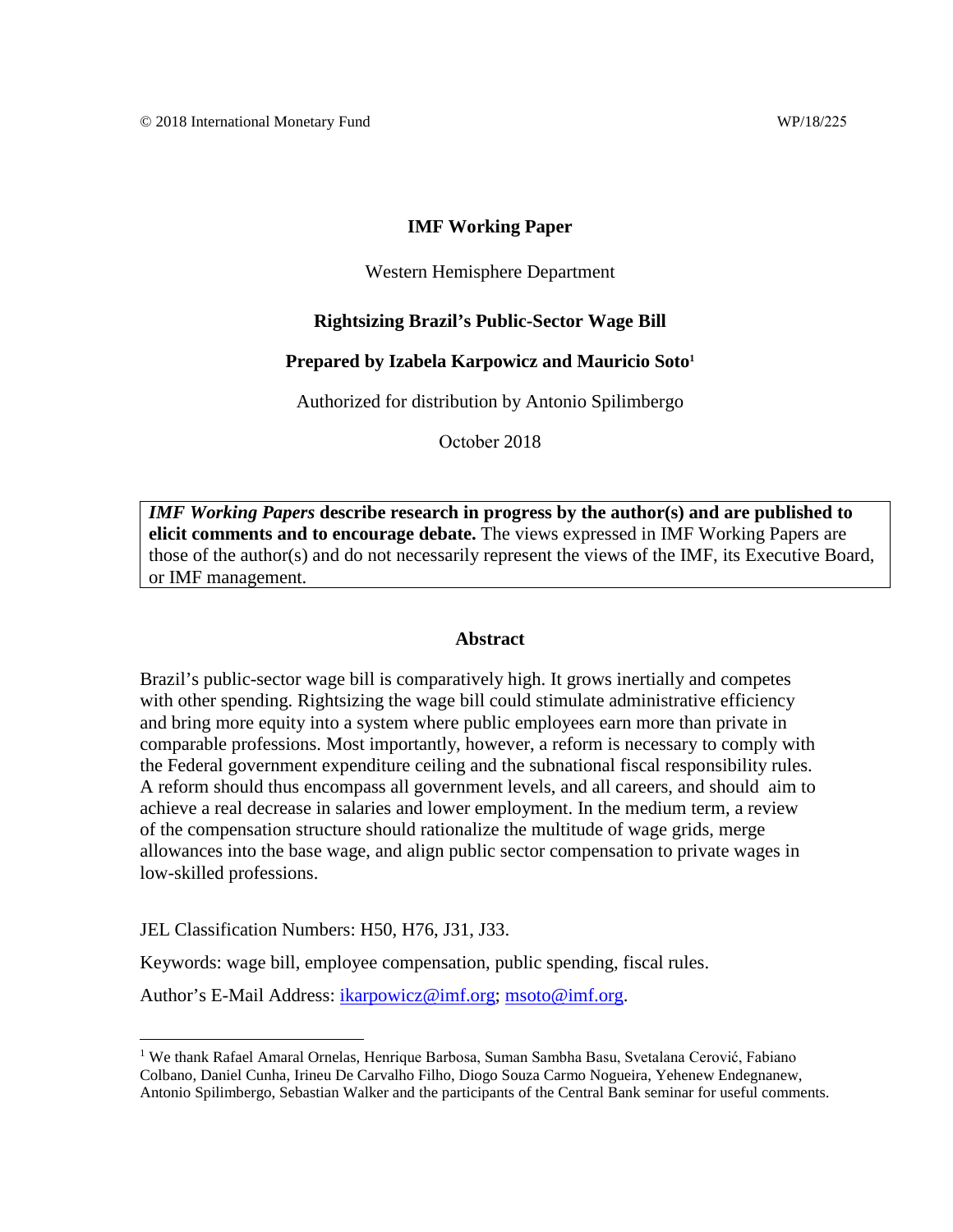# **Contents Page**

|                                                          | $\overline{2}$ |
|----------------------------------------------------------|----------------|
|                                                          | $\overline{4}$ |
|                                                          | $\overline{5}$ |
| C. The Need for Government Wage and Employment Reform 27 |                |
| D. The Federal Government in Focus                       | 13             |
| E. Reform Options                                        | 16             |
| F. Conclusions                                           | 20             |
|                                                          |                |
| <b>BOXES</b>                                             |                |

| 1. Statistical Issues and Cross-Country Comparability_ |    |
|--------------------------------------------------------|----|
| 2. Subnational Wage Bill Rules and Creative Accounting |    |
| 3. Legislative Changes in Support of Wage Bill Reform  | 18 |
| 4. Judiciary Wage Bill                                 | 19 |

## **FIGURES**

| 1. Compensation of Employees, 2016 (Percent of GDP) ____________________________     | 5       |
|--------------------------------------------------------------------------------------|---------|
| 2. Compensation of Employees, 2016 (Percent of Primary Spending) _______________     | .5      |
|                                                                                      |         |
| 4. Federal Government Wage Bill and Employment, 2016                                 |         |
| 5. Government Employment, 2015                                                       | 6       |
| 6. Share of Employees with Education Beyond High School ________________________     | 6       |
|                                                                                      |         |
|                                                                                      |         |
| 9. Compensation of Employees, 2016 (Percent of GDP) ____________________________     | 7       |
| 10. Compensation of Employees, 2016 (Percent of Government Revenue) _____________7   |         |
|                                                                                      | 10      |
| 12. Public Investment and Wage Bill in Latin America ___________________________     | $_{10}$ |
|                                                                                      |         |
|                                                                                      |         |
|                                                                                      | 12      |
|                                                                                      | 12      |
| 17. Public Median Wage Premia, by Years of Education______________________________12 |         |
|                                                                                      | 12      |
| 19. Distribution of Employment, by Sector and Earnings Quintile _________________13  |         |
| 20. Monthly Earnings by Tenure, Selected Professional Careers_____________________15 |         |
| 21. Monthly Earnings by Tenure, Selected Administrative Careers _________________15  |         |
|                                                                                      | - 16    |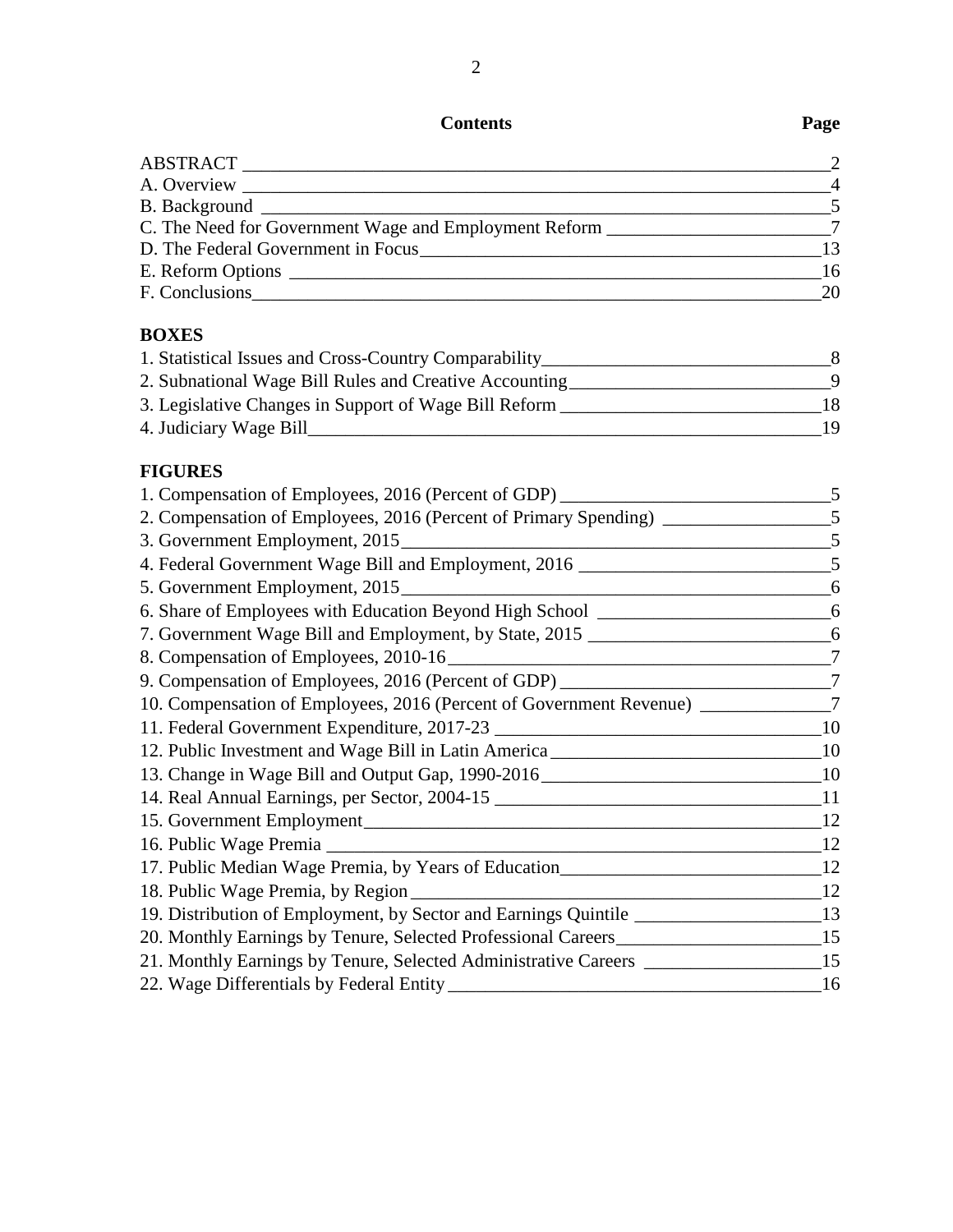# **TABLES**

| 1. Summary of Civilian Federal Payroll, October 2017                         | 13  |
|------------------------------------------------------------------------------|-----|
| 2. Coefficients of Log Earning Regressions                                   | 14  |
| 3. Illustrative Options to Contain the Wage Bill                             | 17  |
| <b>APPENDIX TABLES</b>                                                       |     |
| 1. Wage Bill Rules: Spending on Personnel as a Share of Net Current Revenues | 21  |
| 2. Legislation Affecting the Size of the Government Wage Bill                | 22. |
| <b>REFERENCES</b>                                                            | 23  |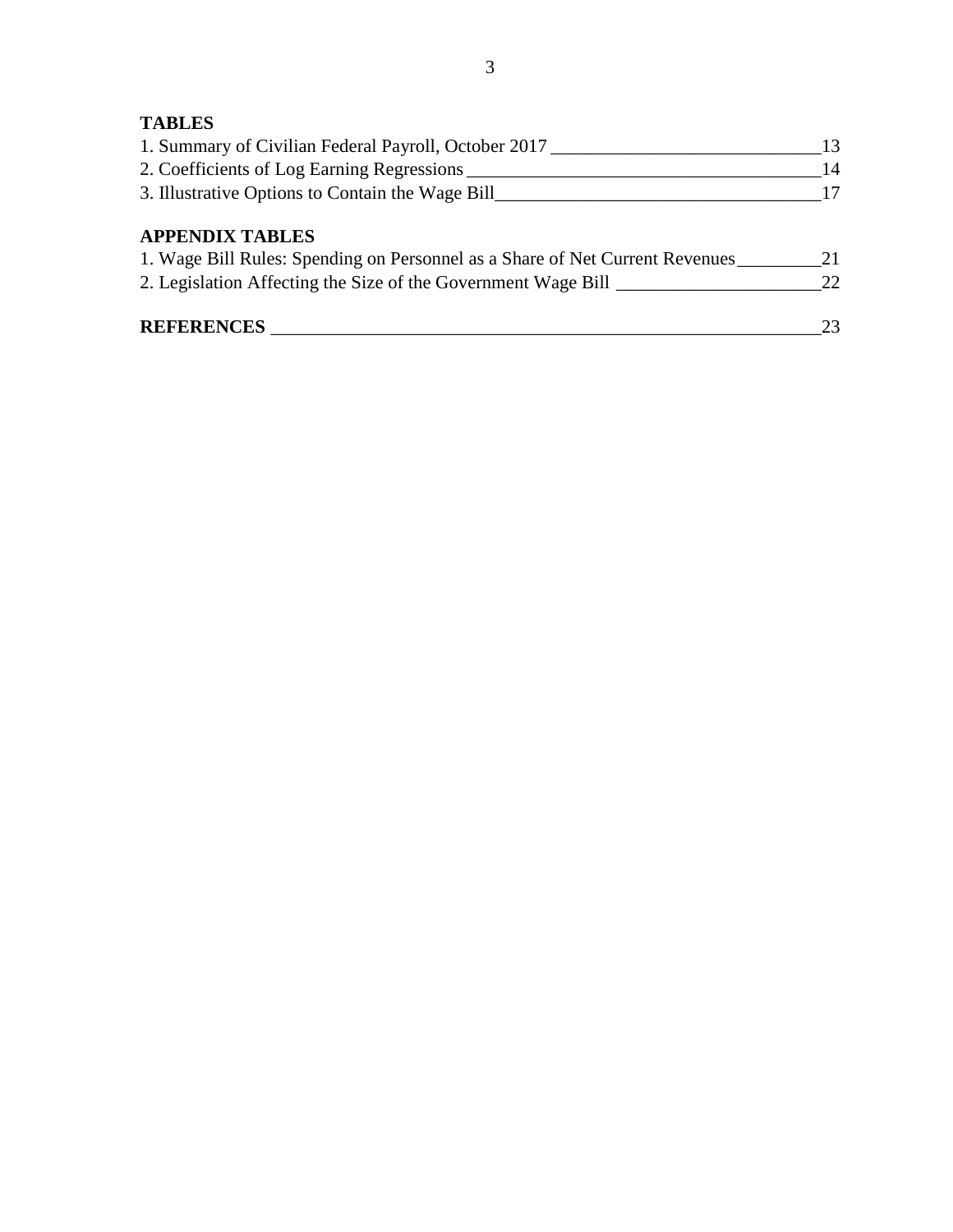#### **A. Overview**

Rightsizing personnel expenditure (hereafter "the wage bill") is coming to the fore of the reform agenda. As the government strives to meet multiple goals—regain fiscal sustainability, comply with fiscal rules, and improve income distribution—taking a closer look at the wage bill across all government levels becomes necessary.

Containing the wage bill is essential to comply with fiscal rules and ensure fiscal sustainability. A 2016 constitutional amendment limits Federal government's primary expenditure growth to the rate of inflation. Meeting this rule requires a break from historical trends: on average, the Federal wage bill increased by about 4 percent per year in real terms in 2000-16. In subnational governments, containing wage bills is fundamental to maintain personnel expenditure below the 60 percent of the net revenues ratio (at least two States are already surpassing this level), as mandated by the fiscal responsibility law.

Reviewing government compensation can have productivity spillovers. Growth of wages in the public sector may put pressure on economy-wide wages as, across many professions, public wages can be used as benchmarks for private sector compensation. Evidence suggests that Brazil's wages have grown above productivity in recent years and may be hindering job creation and growth (Lipinsky, 2015). In addition, high compensation levels in the public sector can crowd out available skills that are much needed to support private sector competitiveness and job creation.

Moderating civil servants' wage growth would be equitable. Over the past decade, labor formalization, income growth, *Bolsa Família*, and schooling have contributed to declining inequality. But growth of civil servants' incomes has affected equality negatively (Góes and Karpowicz, 2017). To the extent that wages are higher in the public sector than in private sector, systematic government wage increases have undermined the success of redistribution policies and slowed equality gains in Brazil. Indeed, most government employees are in the top two quintiles of the income distribution in the country.

The Brazilian experience in managing the wage bill can provide lessons to other countries that might also need to evaluate government compensation and employment practices in the context of broader reforms. International experiences suggest that increases in the wage bill tend to be associated with worse fiscal outcomes and can have adverse implications for private sector employment (IMF 2016). In some countries, wage bill policies have had limited success in achieving their objectives, while exacerbating fiscal pressures and constraining inclusive growth (IMF 2018). The literature suggests that blunt responses such as wage and hiring freezes can provide temporary relief. Structural reforms that target sectors with excessive employment and wage levels, supported by strong institutions, are required for more sustained wage bill adjustment while protecting service delivery.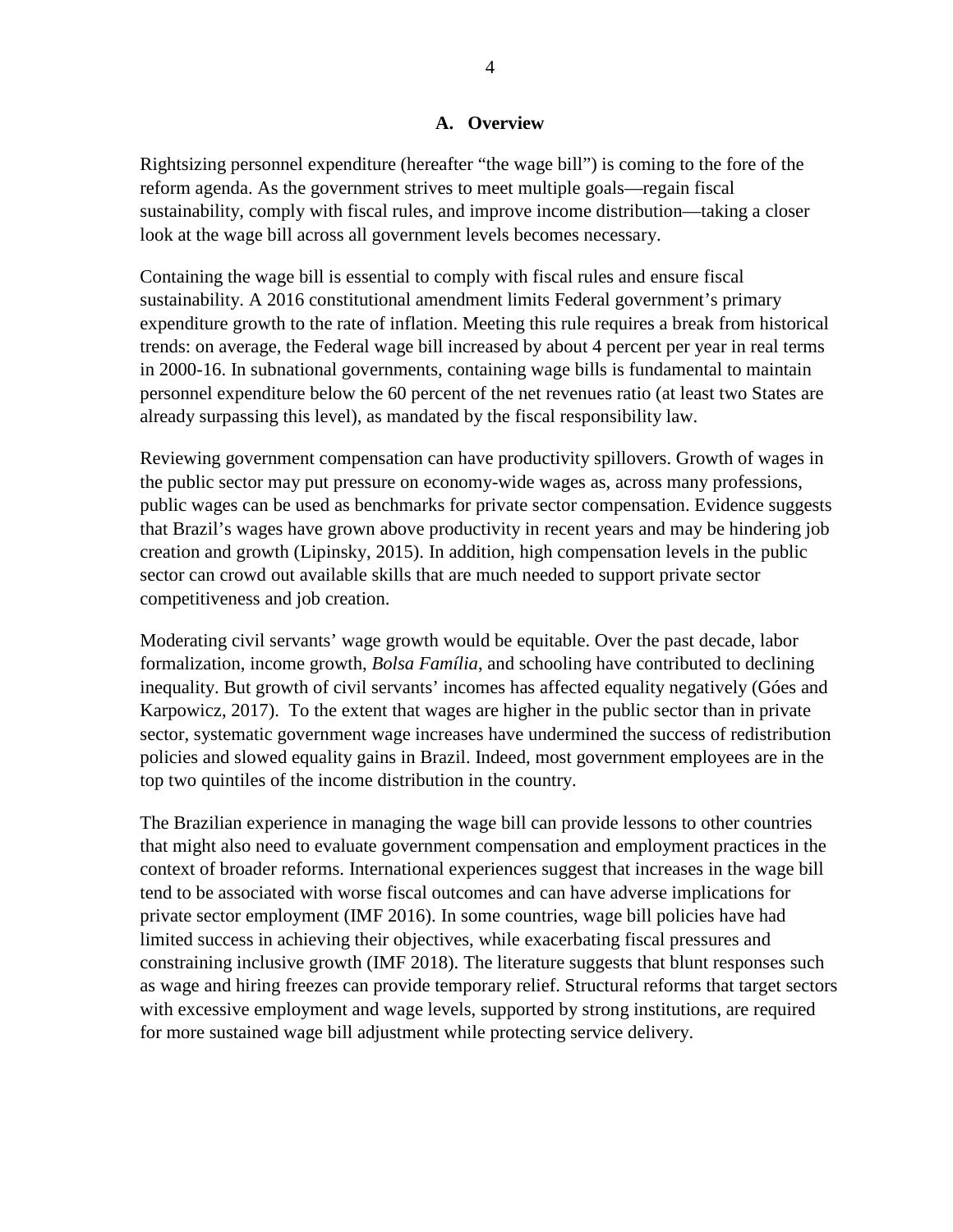#### **B. Background**

In the general government, expenditure on compensation of reached 13 percent of GDP in 2016. The wage bill includes spending on wages and salaries (10 percent of GDP) and the government's social contributions as an employer (3 percent of GDP) (Figure 1). The wage bill accounts for a substantial portion of government expenditure. In the Federal government, the wage bill is the second largest primary spending item after social security benefits (Figure 2). In State and Municipal governments, it is nearly half of primary expenditure.



Subnational governments account for a large share of the general government wage bill. Nearly 75 percent of the wage bill and 85 percent of government employment are in State and Municipal governments. This reflects the division of responsibilities: about 55 percent of employees in State and Municipal governments are in health, education, and security, compared to 35 percent in the Federal government (Figure 3). The Federal government includes the judiciary (accounting for 8 and 17 percent of the Federal government employment and wage bill, respectively), and the military (accounting for 28 percent and 13 percent of the Federal government employment and wage bill, respectively).





Source: PNAD. Source: PNAD.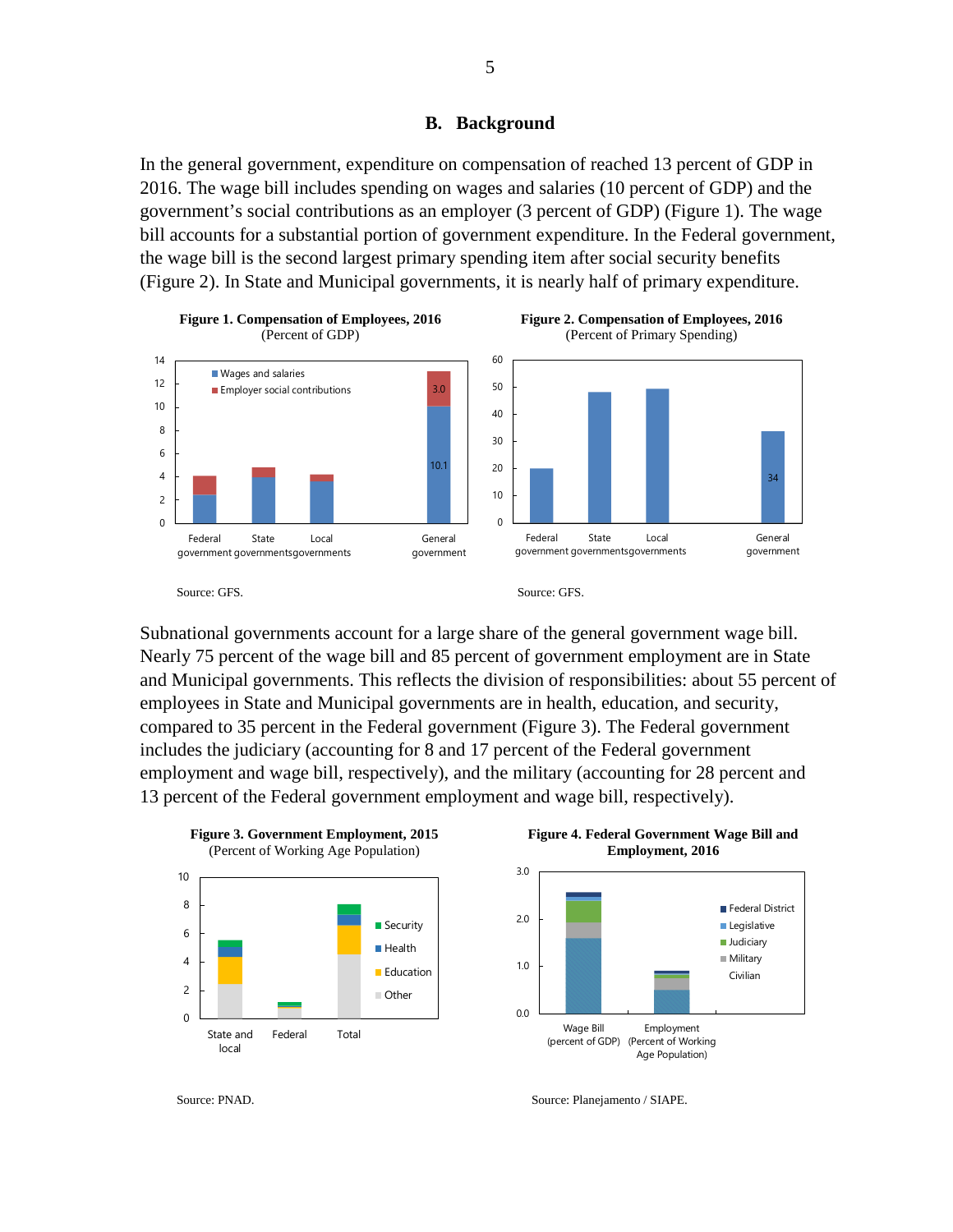There are substantial disparities in pay across the different levels of government. Average compensation levels are considerably higher for civilians in the Federal government (about to R\$6,000 per month in 2015), than for military (about R\$3,500), State officials (about R\$3,500), and Municipal employees (about R\$1,900) (Figure 5). While Federal government employees tend to be better educated (Figure 6), the differences in pay across governments remain controlling for schooling, with wider differences for those with high school or more.



The wage bill varies considerably across States. As a share of their own GDP, States spend between 4 (São Paulo) and 20 (Roraima) percent of GDP (Figure 7). Poorer, smaller States in the north and north-east tend to spend more on wage bill (as a share of their economy and per capita) and have higher government employment (as a share of the State population). An exception is the Federal District (DF), where the central government administration is located, with the highest per capita wage bill. Government wage bill in the education sector follows a similar pattern—higher in poorer States and dispersed (between 0.8 and 4.5 percent of State GDP). Public health wage bills are substantially smaller.



**Figure 7. Government Wage Bill and Employment, by State, 2015**

6

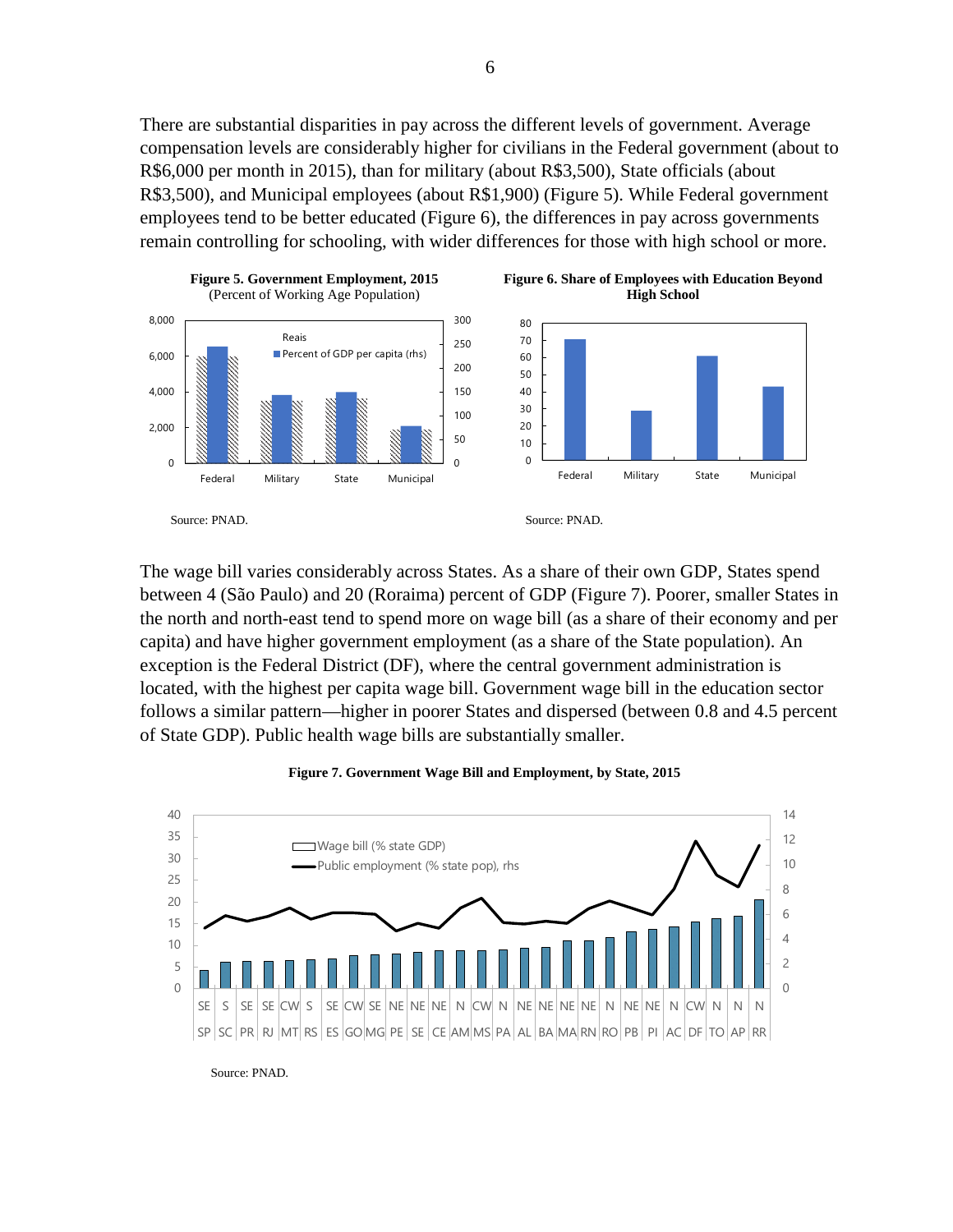#### **C. The Need for Government Wage and Employment Reform**

The wage bill has been increasing, particularly in subnational governments, raising concerns about fiscal sustainability. Spending on compensation of employees increased by 1 percentage point of GDP in 2010-16, largely reflecting higher wage expenditure in State and Municipal governments (Figure 8). In the Federal government, although the wage bill increased in real terms over the six years, it has remained broadly constant in percent of GDP. This is the case for employee compensation in the Federal executive, judiciary, and legislative branches.



Source: Government Finance Statistics.

The wage bill is high relative to peers. At 13 percent of GDP, the wage bill is substantially above comparators, including advanced economies (where the average compensation of government employees is 10 percent of GDP), emerging economies (9 percent of GDP), and Latin America (8 percent of GDP) (Figure 9). This is true even considering only spending on wages and salaries (Box 1 discusses measurement issues and cross-country comparisons). Employee compensation stands at nearly 45 percent of general government revenue, a much higher share than advanced and emerging economies (Figure 10). Brazil spends more than other emerging markets on compensation of public employees also in per capita terms. Adjusted for PPP (2015), Brazil's wage bill per capita is higher than the average observed in LA5s, the LAC, the EMs and the entire sample of 158 countries.



Source: IMF staff calculations using WEO and GFS data. Source: IMF staff calculations using WEO and GFS data.



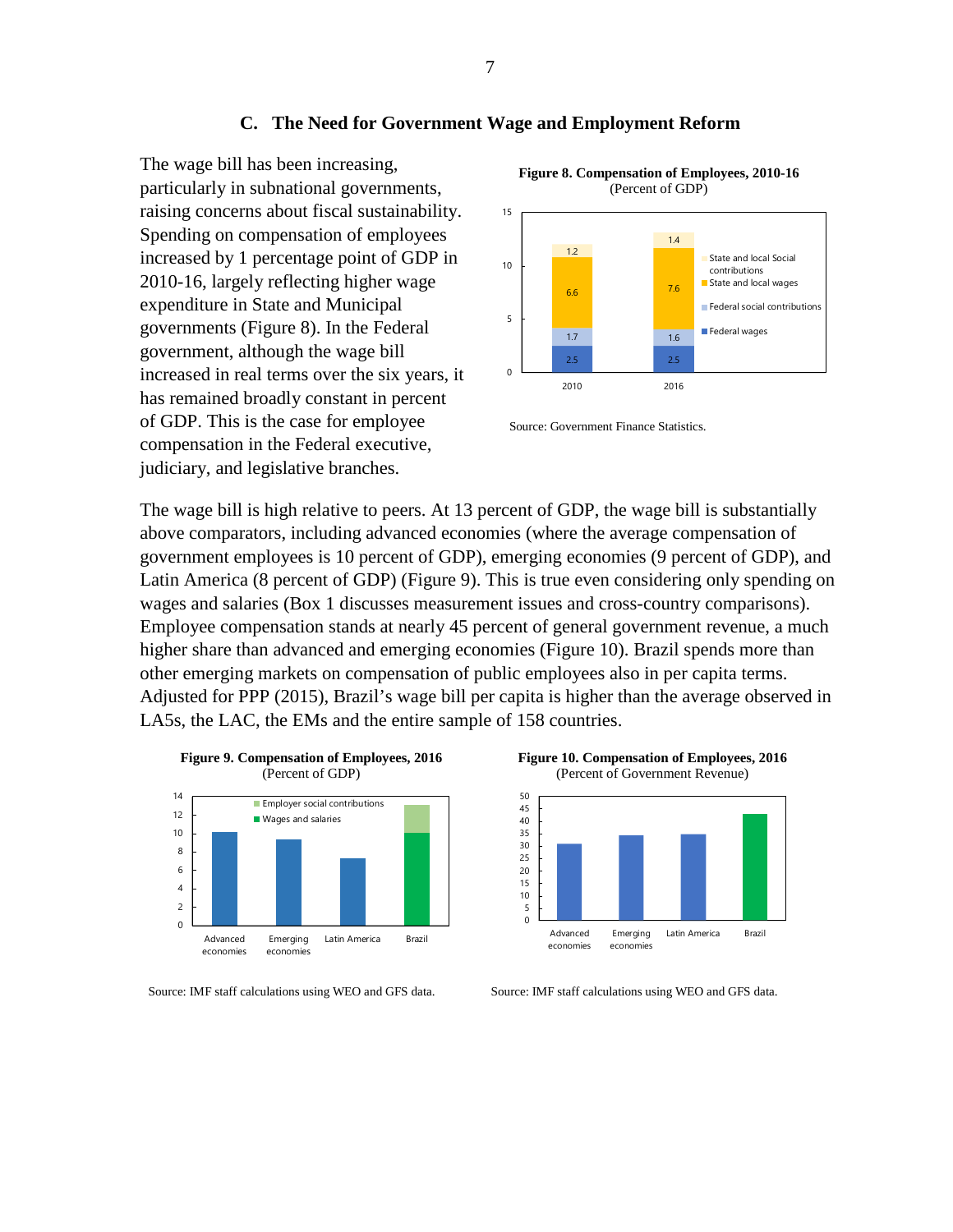#### **Box 1. Statistical Issues and Cross-Country Comparability**

**Variability in wage bills across countries reflects differences in preferences regarding the role of the government in the economy.** Higher preference towards spending on public education, health and security generally results in a larger number of teachers, police, and health professionals and thus a more elevated wage bill. Large federations typically require a bigger administration, though, in per capita terms, countries with small population suffer from diseconomies of scale and can end up to spending more on the wage bills given that a certain minimum size of public employment is necessary for the functioning of the government.

**There are also notable differences in statistical coverage of the wage bill across countries.** Crosscountry-comparisons may be marred by differences in coverage of governmental units. Moreover, while advanced economies mostly report wage bill statistics on accrual basis, developing countries cash accounting is more common. Brazil reports under the wage bill a broad category of personnel expenses and

includes all budgetary outlays on remuneration of active workers under civil and military public employment including fixed and variable salaries, allowances and benefits, gratuities, overtime and personal benefits of any nature. Brazil's wage bill covers the general government and excludes the SOEs.

**But Brazil's wage bill statistics also include public pension deficits.** According to GFSM 2014, when government units as employers provide social benefits directly to their employees, former employees, or dependents out of their own resources matching social contributions are reported in revenues and expenditures. Pension system actuarial deficits are treated as spending on employees and imputed equal to the amount of social contribution that would be needed to cover the deficit. At central government level<sup>1</sup>, Brazil's wage bill, as reported in the GFS, includes wages and salaries, employers' social security contributions, and imputed contributions. However, the latter constitute the actual current public social security (RPPS) deficit and are calculated as the difference

\_\_\_\_\_\_\_\_\_\_\_\_\_\_\_\_\_\_\_\_\_\_\_\_\_\_\_\_\_\_\_\_\_\_\_\_\_

| (Percent od GDP) |      |      |      |  |  |  |
|------------------|------|------|------|--|--|--|
|                  | GFS  | Auth | PNAD |  |  |  |
| Wage bill        | 13.1 | 11.9 | 6.9  |  |  |  |
| Federal          | 4.1  | 4.0  | 1.9  |  |  |  |
| Active           |      | 2.3  | 1.9  |  |  |  |
| Inactive         |      | 1.7  | n.a. |  |  |  |
| State            | 4.9  | 5.5  | 2.7  |  |  |  |
| Active           |      | 3.4  | 2.7  |  |  |  |
| Inactive         |      | 2.1  | n.a. |  |  |  |
| Municipal        | 4.1  | 2.4  | 2.4  |  |  |  |
| Active           |      | 1.5  | 2.4  |  |  |  |
| Inactive         |      | 1.0  | n.a. |  |  |  |
| Employment       | n.a. | 1.4  | 11.6 |  |  |  |
| Federal          | n.a. | 1.4  | 1.7  |  |  |  |
| State            | n.a. | n.a. | 3.7  |  |  |  |
| Municipal        | n.a. | n.a. | 6.3  |  |  |  |
| Active total     | n.a. | 7.1  | 6.9  |  |  |  |

**Public Sector Wage Bill - Various Sources, 2015**

Sources: GFS, BEP, PNAD and staff estimates.

between total contributions to the RPPS (employers' and employees') and total RPPS outlays on retirement pensions and other benefits. Total contributions included in the wage bill (actual and imputed) amounted to R\$93.9 bn in 2015 (1.6 percent of GDP) and correspond to compensation of "inactive" workers in the authorities' budget. Total spending on "active" workers at all government levels is estimated at 7.1 percent of GDP and closely tracks wages reported in the households' survey (PNAD).

<sup>1</sup> There are no imputed social security contributions in States' and Municipalities' wage bills.

Curtailing the Federal government wage bill is crucial to comply with the constitutional expenditure ceiling. A constitutional rule caps Federal government's primary expenditure growth to the rate of inflation. To comply with this rule, Federal government's expenditure must be reduced by 2.5 percentage points of GDP (from about 20 to 17.5 percent of GDP in 2017-23). This will require a pension reform (to offset the projected growth in pension spending), substantial reductions in other expenditure items, and reducing the Federal government expenditure in personnel by at least 1 percentage point of GDP (Figure 11). Such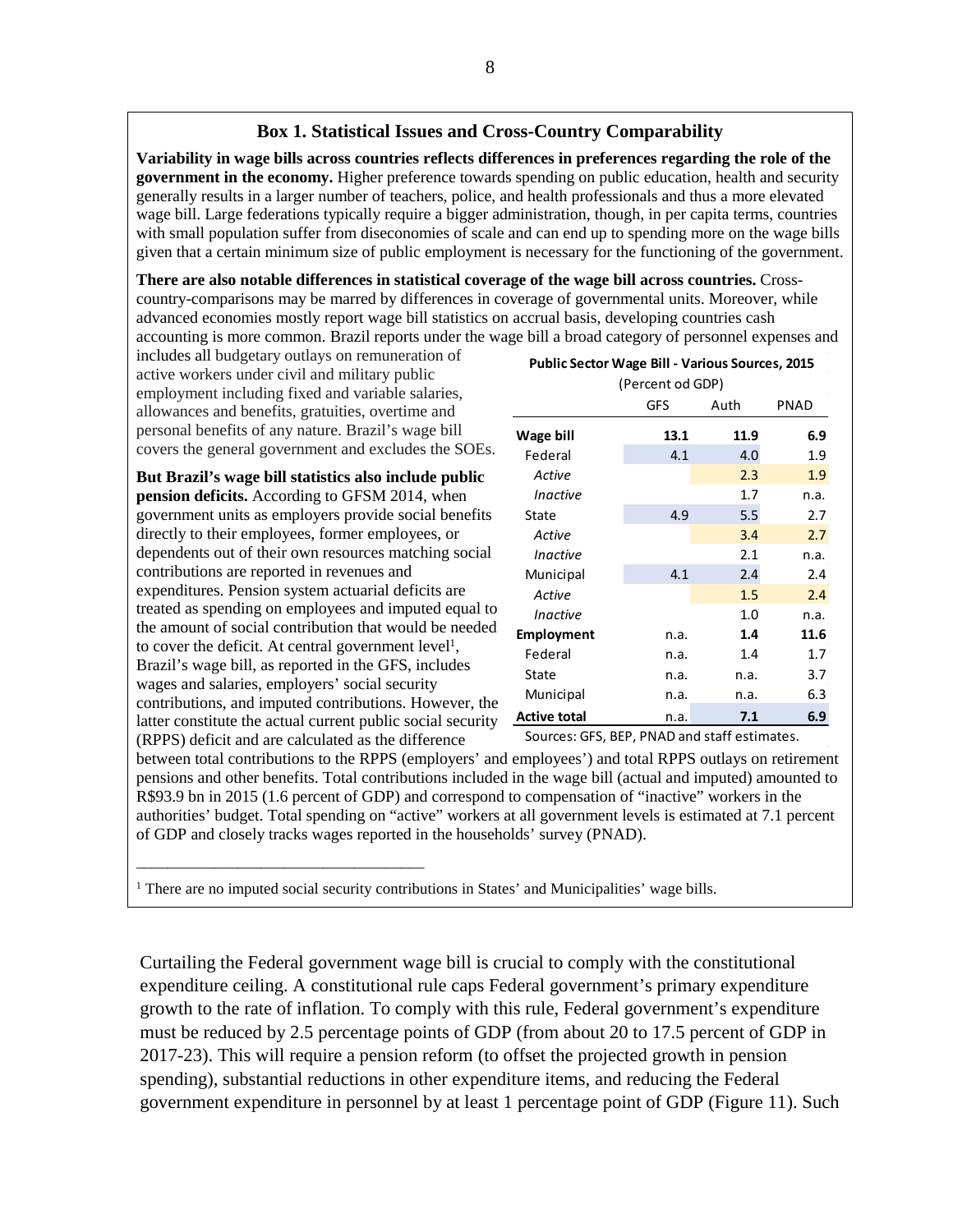adjustment in the wage bill requires a break from historical trends—the Federal wage bill has traditionally increased in real terms, and complying with the rule will imply real reductions. In State governments, reducing the wage bill is important to comply with the fiscal responsibility law (Box 2).

#### **Box 2. Subnational Wage Bill Rules and Creative Accounting**

**Brazilian States have not been compliant with wage bill rules**. Subnational governments have been hard hit by the 2015-16 recession through a sharp decline in own revenues, in particular from ICMS taxes and oil royalties. As spending on personnel is rigid, many States surpassed the rule limiting personnel spending as a share of net current revenues, established by the Fiscal Responsibility Law. In 2015 already, 15 out of 27 States breached the limit, while the rest were approaching it. The States' wage bill declined in real terms in 2016, but in the majority of States the wage bill remained above prudential ratios.

0% 20% 40% 60% 80% 100% 0% 20% 40% 60% 80% 100% **Personnel Spending/Net Current Revenues, 2016** (Percent) RGF **EXXXIPAF** - Median **- Prudential limit** 

RJ RN MG TO PB SC BA AM PE MT GO SP AC RO PR PA ES RS RR PI CE DF AL MA AP SE MS

**In practice, States' wage bills did not conform with fiscal rules also in the past but States have used accounting tricks to circumvent the rules on personnel spending.** First, they under executed spending on wages and classified them as previous year's expenditures (accounts payable) in the successive year. Second, they excluded some items from personnel expenses, such as the withholding of tax, indemnity payments, and allowances. Finally, some States have made more use of outsourcing activities which *de facto* shifts personnel spending to other administrative expenditures. These accounting gimmicks were sanctioned by States' own auditors who monitor application of subnational rules that are established at the national level. As part of the effort to monitor the implementation of the subnational fiscal adjustment programs (PAF), the first of which was agreed with Rio de Janeiro, the Treasury established a single accounting system standardizing information included in the calculation of wage bill ratios. The revised methodology resulted in an upward adjustment of the wage bill ratios in all States.

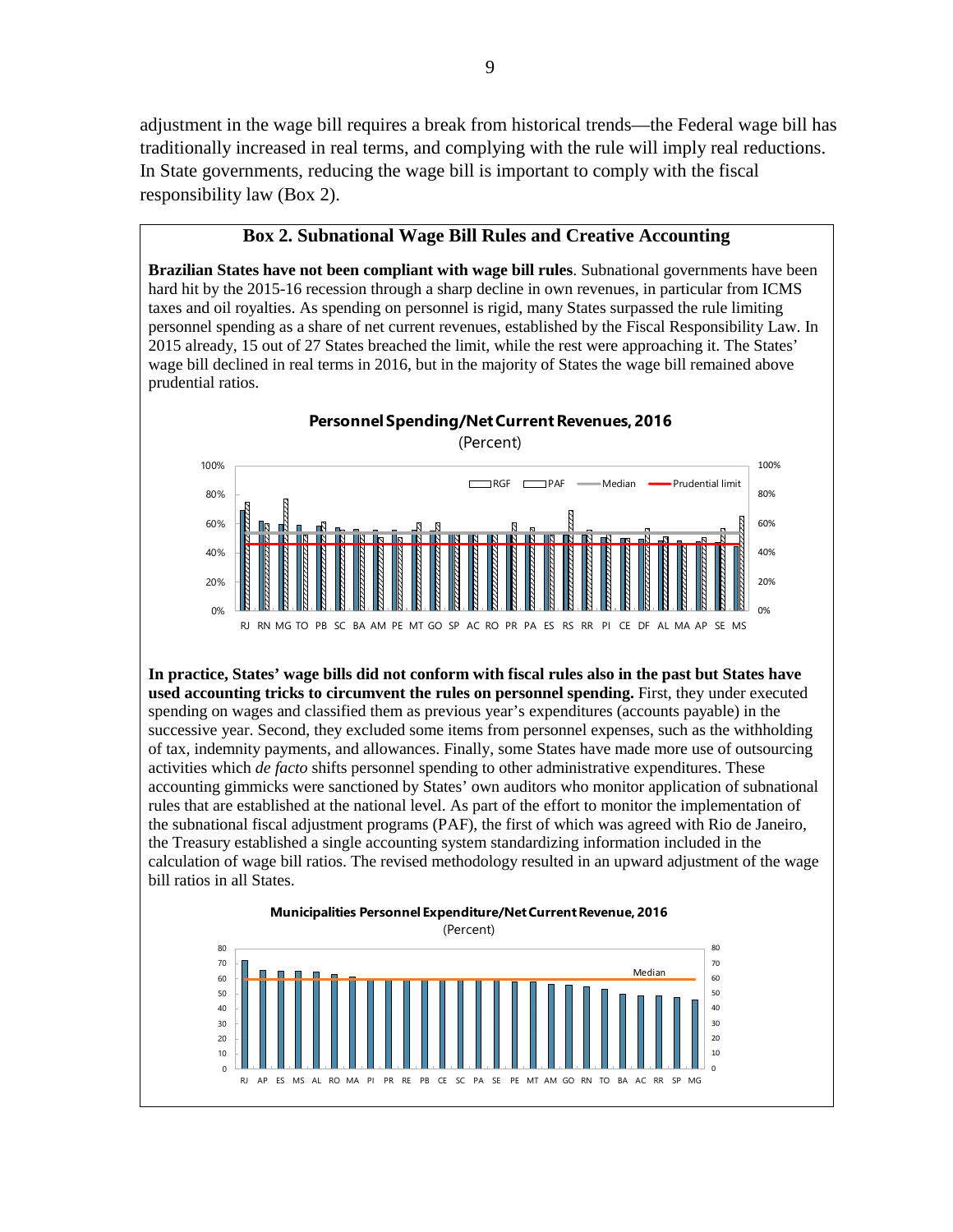



The considerable space taken by the wage bill limits other spending. Brazil's wage bill is six times greater than public investment. This reflects a very low public investment level in Brazil and high spending on personnel (Figure 12). Furthermore, the wage bill is procyclical. In real terms, the wage bill has displayed some pro-cyclicality over the last three decades, increasing on average 0.47 percentage point for a 1 percent increase in the output gap, above emerging market average (Figure 13) (IMF, 2016).



Source: IMF staff calculations. Source: IMF staff calculations.

In the past decade, government wages have outpaced those in the private sector. In the past decade, public wages increased by nearly 45 percent in real terms while those in the private sector increased by about 25 percent (Figure 14). Such growth puts pressure on economywide wages as, across many professions, public wages can be used as benchmarks for private sector compensation. This can also crowd out available skills that are much needed to support private sector competitiveness and job creation.

Source: IMF staff calculations.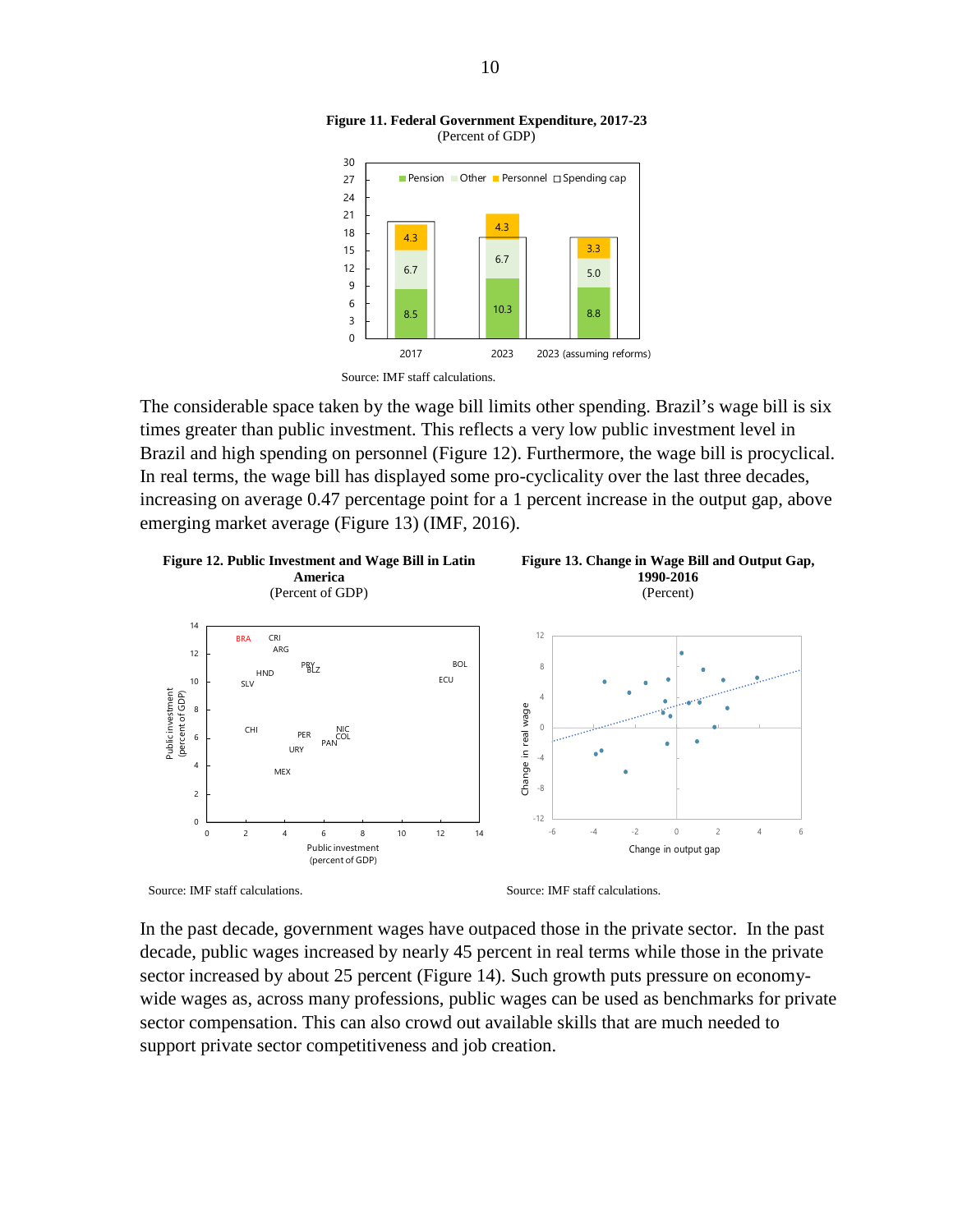

**Figure 14. Real Annual Earnings, per Sector, 2004-15** (12-month rolling change)

The level of pay is the main factor explaining the relatively high wage bill. Brazil's general government *employment* is about is in line with those observed in other emerging markets and developing countries (below 9 percent of working-age population), albeit slightly higher than in other Latin American economies (Figure 15). In contrast, government workers command substantially high pay premium compared to those in the private sector relative to other countries. Controlling for observable characteristics (including age, education, gender), public pay is about 30 percent higher than in the formal private sector. This markup is substantially above the average markup (9 percent) for countries in the Luxembourg Income Study (Figure 16). This is consistent with recent work that shows that, controlling for observable characteristics, public sector wages are as high as 50 percent higher than private wages for those with fewer years of education, but the premium decreases somewhat at higher educational levels (Góes and Karpowicz, 2017) (Figure 17). The markup has been increasing over time, particularly at the State and Municipal governments. The wage gap against the private sector is higher in poorer States (Figure 18).

The wage gaps would be even higher from the perspective of the lifetime income. Median monthly earnings are higher for public sector workers between 20 and 64 years old in Brazil (IMF, 2017). Moreover, lifetime net pension benefits are also higher in the public sector. The net transfer received by the government (the difference between all retirement and survivor benefits on the one hand, and all contributions paid by or on behalf of the employee, on the other hand) is particularly high for public workers implying a high internal rate of return of their pensions (Cuevas and others, 2017). When controlling for the more generous retirement benefits, public-private cumulative lifetime pay differentials are even higher.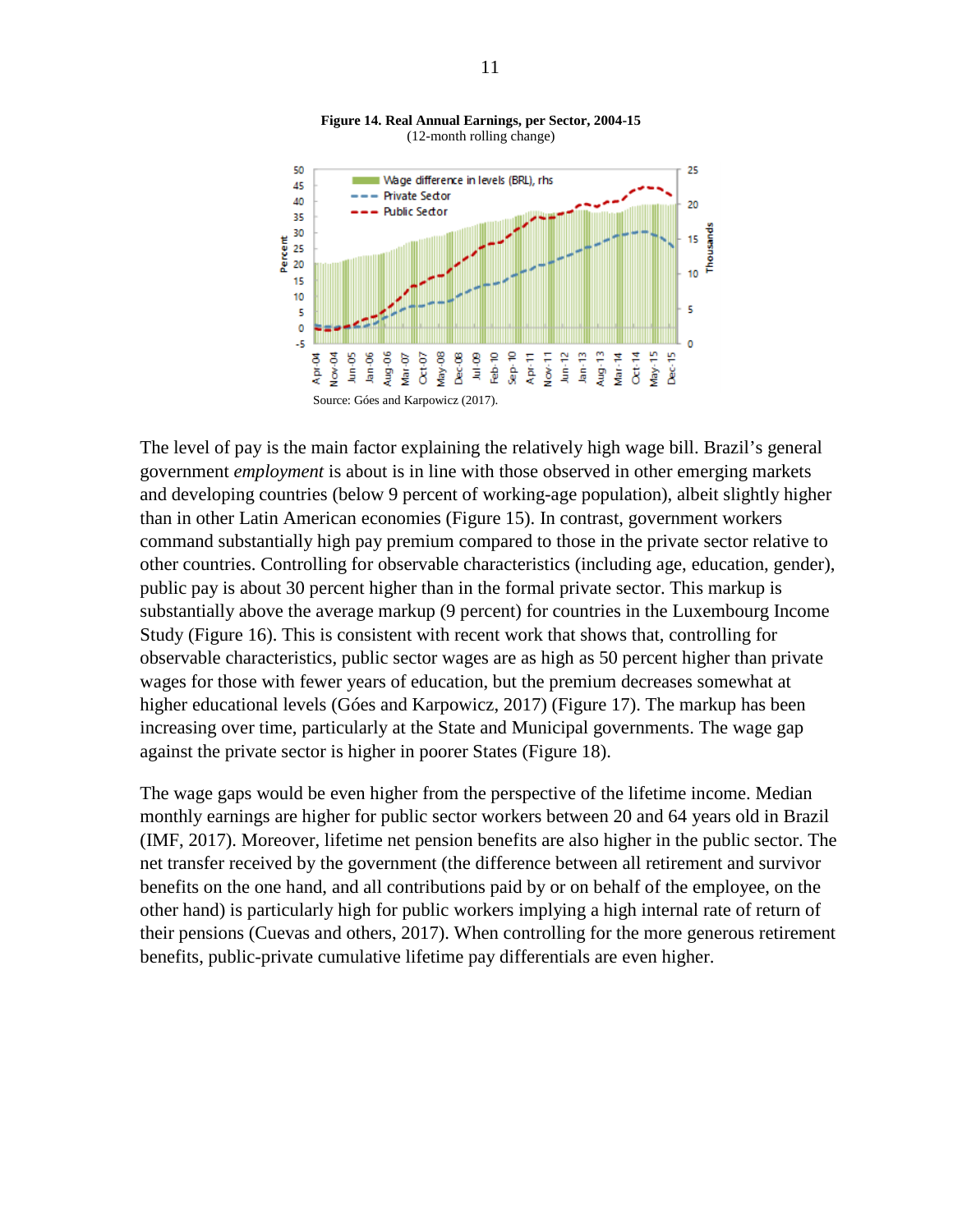

**Figure 15. Government Employment**  (Percent of Working Age Population)

Source: IMF staff calculations using WEO and GFS data. Source: IMF staff calculations using LIS data.



**Figure 16. Public Wage Premia** (Percent)

-20 -10  $\mathbf 0$ 10 Peru Russia Finland Egypt Dom. Rep. Estonia USA Germany Slovenia France  $\widehat{\mathbb{E}}$ Poland Greece Uruguay Panama Ireland Japan Canada Brazil Georgia Mexico Average



**Figure 18. Public Wage Premia, by Region** (Percent)



Source: Góes and Karpowicz (2017). Source: IMF staff calculations.

Government workers, particularly those in the Federal government, are among the better off in the earnings distribution. Most government workers are in the top two quintiles of the earnings distribution (80 percent of Federal government workers and 55 percent of State and local government workers) (Figure 19). To the extent that wages are higher in the public sector than in private sector, systematic government wage increases might have undermined the success of redistribution policies and slowed equality gains in Brazil.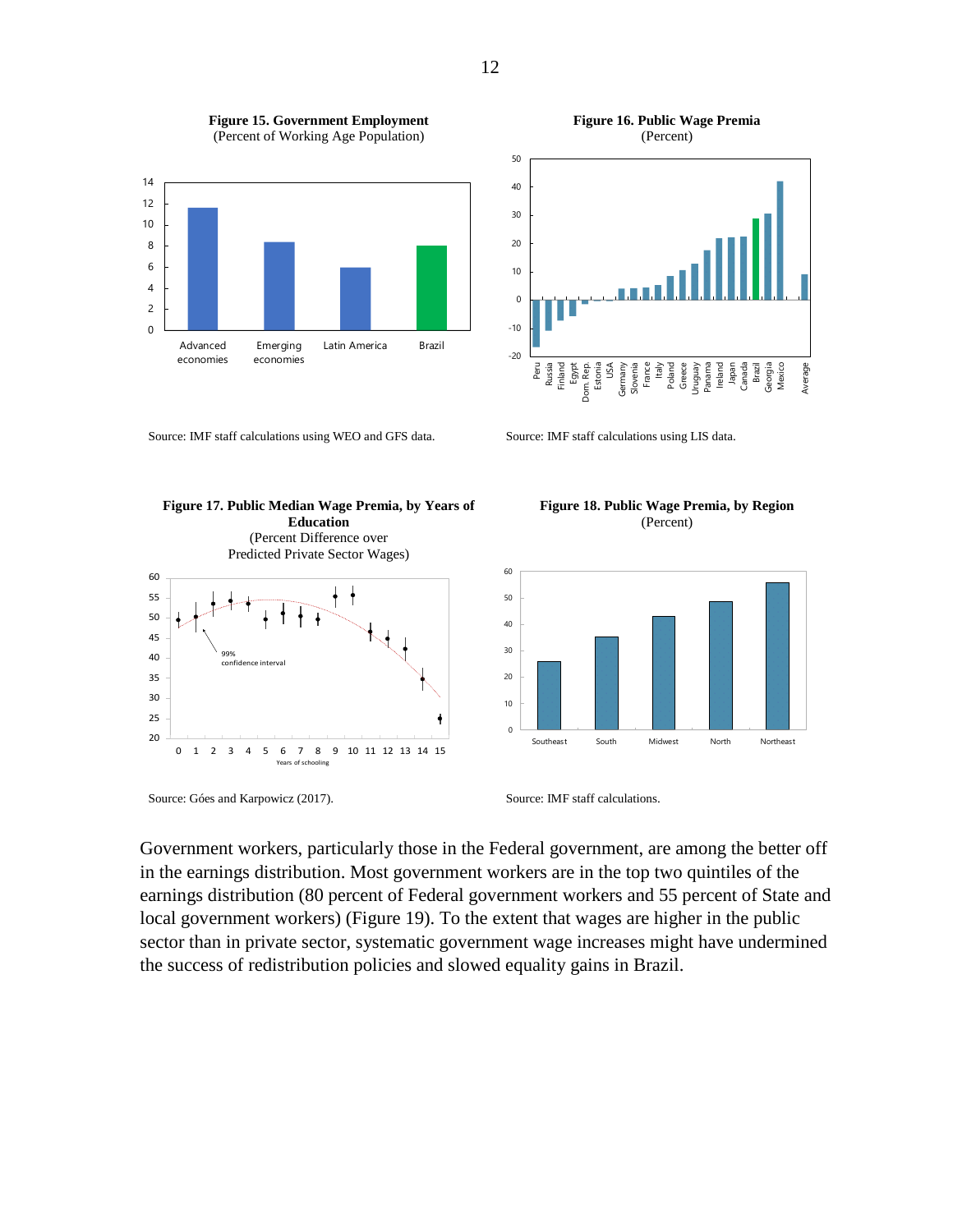

**Figure 19. Distribution of Employment, by Sector and Earnings Quintile**  (Percent of Total)

Source: PME/IBGE; and IMF staff calculations.

#### **D. The Federal Government in Focus**

At the Federal government level, timely payroll data is publicly available from the Transparency Portal. The monthly payroll data for over 580 thousand civilian employees includes name, position, total earnings, terms of contract, and tenure (Table 1). The mean Federal earnings is about R\$9,600 (median is \$7,700). Earnings at the  $90<sup>th</sup>$  are 5.4 times those at the  $10<sup>th</sup>$  percentile, with more compression by skills (the ratio is about 3 within lower and higher skilled positions). Over 95 percent of those in the payroll have permanent contracts. The average tenure is 16 years, with higher tenure for those in lower-skilled positions.

|               |        | Gross monthly salary<br>Contractual |         |           |                          | N   | Percent of                      |     |  |
|---------------|--------|-------------------------------------|---------|-----------|--------------------------|-----|---------------------------------|-----|--|
|               | Mean   | Median                              | P90-P10 | (percent) | <b>Tenure</b><br>(years) |     | (thousand) employment wage bill |     |  |
| Lower skills  | 5,685  | 5,115                               | 3.0     | 7.3       | 19.5                     | 273 | 47                              | 28  |  |
| Clerical      | 5,364  | 4,974                               | 2.7     | 7.3       | 19.5                     | 209 | 36                              | 20  |  |
| Technical     | 6,733  | 6,272                               | 2.8     | 1.1       | 19.8                     | 64  | 11                              | 8   |  |
| Higher skills | 11,641 | 11,324                              | 3.2     | 2.6       | 14.3                     | 274 | 47                              | 57  |  |
| Professional  | 9.541  | 8,630                               | 2.6     | 0.9       | 14.6                     | 19  | 3                               | 3   |  |
| Professor     | 12,012 | 11,630                              | 3.2     | 0.9       | 11.2                     | 131 | 22                              | 28  |  |
| Health care   | 13,907 | 13,849                              | 4.1     | 1.1       | 17.2                     | 20  | 3                               | 5   |  |
| Analyst       | 14,004 | 13,397                              | 3.2     | 1.2       | 12.1                     | 34  | 6                               | 8   |  |
| Management    | 23,872 | 24,943                              | 1.5     | 0.4       | 15.9                     | 36  | 6                               | 15  |  |
| All           | 9,611  | 7,647                               | 5.4     | 4.2       | 16.3                     | 583 | 100                             | 100 |  |

**Table 1. Summary of Civilian Federal Payroll, October 2017**

Source: [Portal da Transparencia.](http://www.portaltransparencia.gov.br/downloads/servidores.asp)

The civilian Federal workforce includes a diverse range of skills and pay. Clerical, administrative and technical employees account for 47 percent of employment and 28 percent of the Federal government wage bill. The rest corresponds to professionals (including higher education professors, management and high-ranking government officers, health and social security professionals, and police) (Figures 20 and 21). The different shares of employment and compensation reflect pay differentials largely related to levels of education and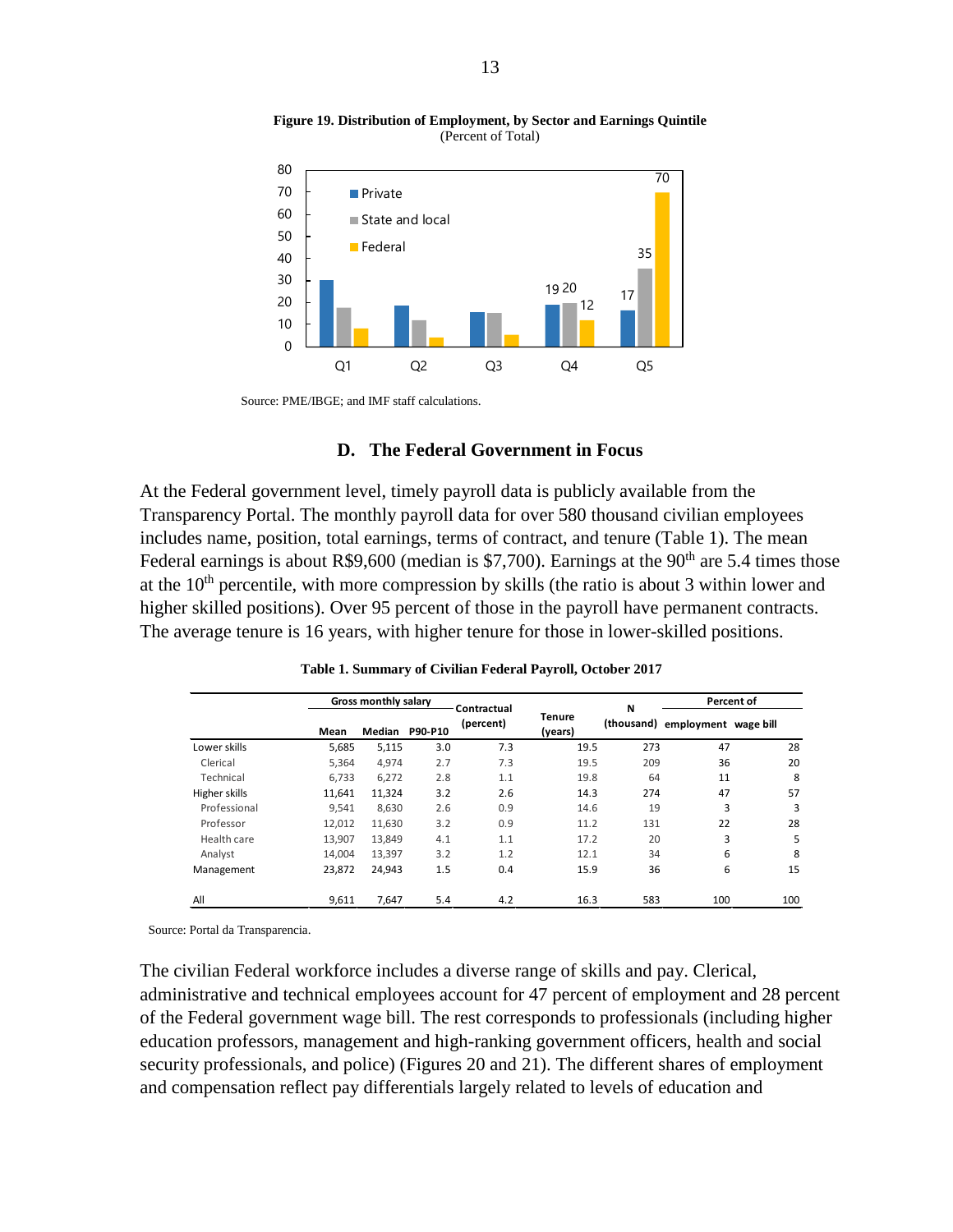responsibility: the average monthly pay of clerical and administrative employees is about R\$5,700, while professionals earn R\$11,600 per month and high-ranking officers R\$23,900 per month.

The compensation structure depends on multiple career streams that reward seniority and complicate wage bill management. There are over 130 career streams (*carreira*) setting specific rank and pay progression and allowances for government employees, defined across occupational and professional job categories (OECD, 2010). Theses streams are often entityspecific, preventing mobility across ministries. Only about one quarter of the Federal workforce is under "job groups" that allow for mobility across different entities.

• *Higher skilled positions command higher earnings*. In a log-earnings specification, controlling for entity and geographical location, lower skill workers earn about 68 percent less, while those in managerial positions earn 65 percent more relative to workers in professional positions (Table 2).

|                          | All    | All       | Lower<br>skills | <b>Higher</b><br>skills |
|--------------------------|--------|-----------|-----------------|-------------------------|
| Lower skills             |        | -68       |                 |                         |
| Management               |        | 65        |                 | 62                      |
| Contractual              | $-26$  | -65       | $-17$           | $-139$                  |
| Tenure 0-20 years        | 2.8    | 2.9       | 2.0             | 3.3                     |
| Tenure 20+ years         | $-0.3$ | $-0.4$    | $-0.1$          | $-0.7$                  |
| Entity controls          | Yes    | Yes       | Yes             | Yes                     |
| State controls           | Yes    | Yes       | Yes             | Yes                     |
| Job description controls | Yes    | <b>No</b> | No              | No                      |
| N (thousand)             | 567    | 567       | 262             | 306                     |
| R <sub>2</sub>           | 0.68   | 0.62      | 0.28            | 0.61                    |

**Table 2. Coefficients of Log Earning Regressions**

Source: IMF staff calculations.

Note: All coefficient shown are significant at the 99 percent level.

- *Seniority is an important determinant of earnings*. Each additional year of tenure up to 20 increases earnings by 2 percent in low-skilled positions and 3.3 in high-skilled positions. However, the premium for additional years of tenure disappears after 20 years. This reflects the typical wage profile associated with many careers, with automatic increases of 3-4 percent for the first 10-20 years of service in professional posts (in other words, pay would be about 30-40 percent higher for those with 10 years of tenure compared to new entrants in the comparable positions), and 1-2 percent in clerical positions (Figures 20 and 21).
- *Pay also includes a performance component*. Federal government pay also includes a performance-based bonus (*gratificações e bônus de desempenho*) reflecting a combination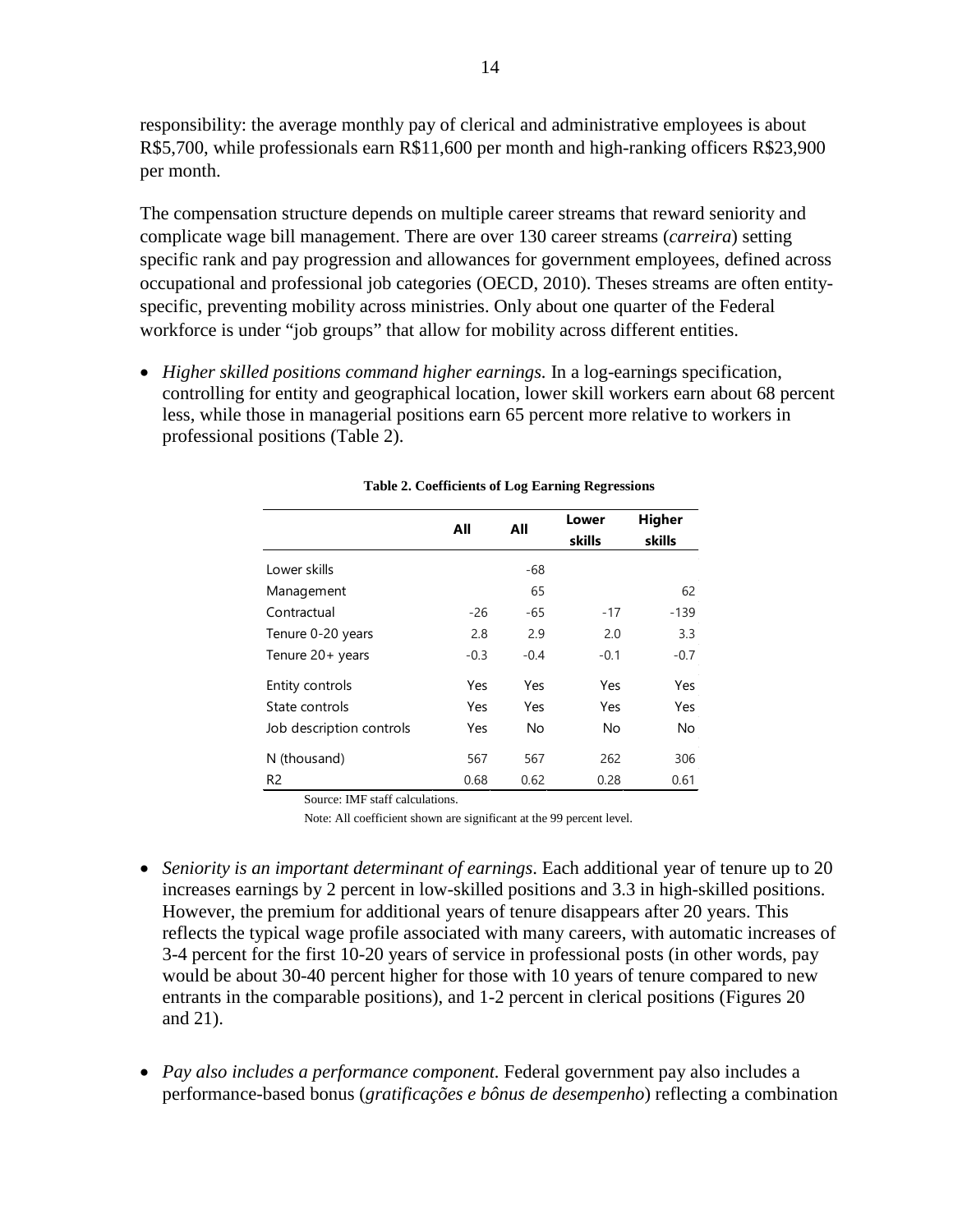of reaching institutional (80 percent) and personal goals (20 percent). However, these bonuses can only be weakly related to performance: nearly 80 percent of the government workforce received the bonus in 2017.



The multitude of careers and wage grids introduce disparities in earnings for similar positions *across* different entities. Controlling for position, terms of contract, tenure, and State, Federal government earnings vary substantially across entities and ministers. The ministries of Energy and Commerce are among the entities in the top in terms of pay and the Ministries of Defense and Environment (Figure 22). These differences can be striking and seem to contradict the principle of equal pay for equal work. On average, a motorist in the Ministry of Energy earns about 30 percent more than in the rest of the Federal government, and a telephone operator in the Ministry of Transportation earns 53 percent more than in the rest of the Federal government.

The wage structure is relatively compressed, introducing some distortions. Over 90 percent of Federal government civilian employees receive earnings above R\$3,500 (R\$3,100 after tax withholding and deductions). This is over 3.5 times the minimum wage and nearly equal to the average earnings that a *professional* could expect to earn in the private sector.[2](#page-15-0) The combination of relatively high government wages for low-skilled workers, the high returns to seniority, and the disparate compensation by entity explain why workers in clerical, administrative, and technical positions often earn higher wages than entry level professionals. For example, an *auxiliar* with 10-20 years of service can earn a salary higher than an entrylevel *engineer*.

<span id="page-15-0"></span><sup>&</sup>lt;sup>2</sup> In the PNAD 2015, the average monthly wage of salaried professionals with a formal contract was R\$3,200.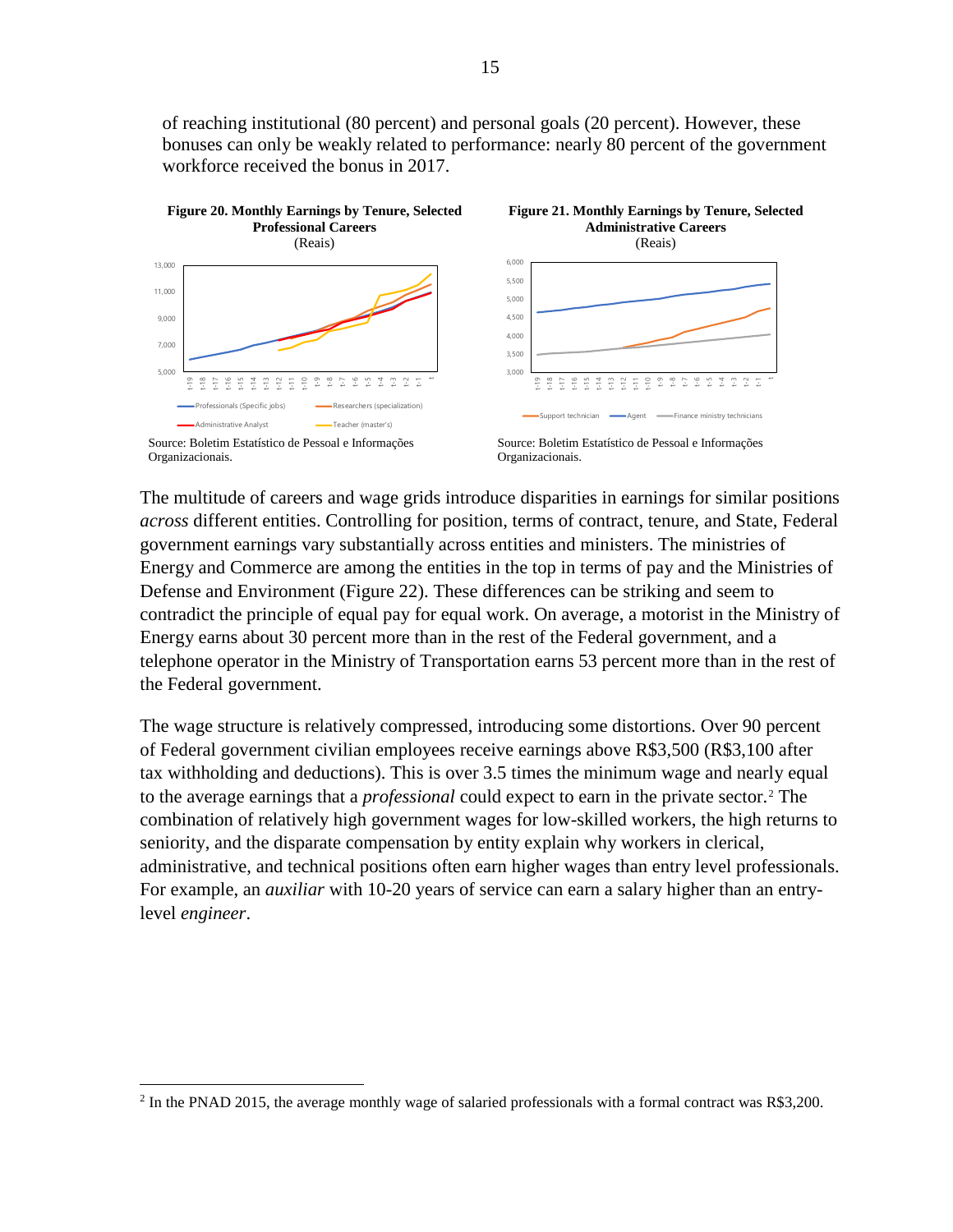

#### **Figure 22. Wage Differentials by Federal Entity** (Percent)

Note: Coefficients of entity in log-earnings regressions controlling for job position, tenure, and state. The excluded entity is the Ministry of Education which has average earnings slightly below the average for the Federal government. Wage differentials are similar for low-skilled workers.

The wage scales are updated periodically through agreements between the Federal government and the different categories of workers. Agreements can cover different groups covered under different careers and wage structures, for example, the police, the Ministry of Finance, the Treasury, teachers, and doctors. For example, in the 2015 salary accord, the government and employee representatives agreed to a salary increase in two steps: 5.5 percent to be effective august 2016, and 5 to be effective January 2017. This was originally agreed with about 70 percent of workers representing different career streams and entities, and later extend to the wider Federal sector. However, these adjustments were delayed during the crisis, and the first adjustment took place only in January 2018.

### **E. Reform Options**

Government wage bills are inertial. The Constitution provides job stability to government workers after three years of service (Art. 41). Thus, meaningful employment reductions can only be achieved by attrition (replacing fewer workers than those who retire). The Constitution also states that government remuneration cannot be reduced in nominal terms (Art. 37. XV). Thus, pay adjustments can generally only be made by limiting wage increases. And even in the absence of negotiated pay increases, nominal wages tend to go up automatically with the seniority premium that applies to most careers.

To achieve fiscal savings in the near term, wages would have to fall in real terms and the employment to population ratio would have to come down. In a baseline where annual negotiated wage increases are above the rate of inflation (consistent with recent experience) and government employment grows in line with population growth, the wage bill would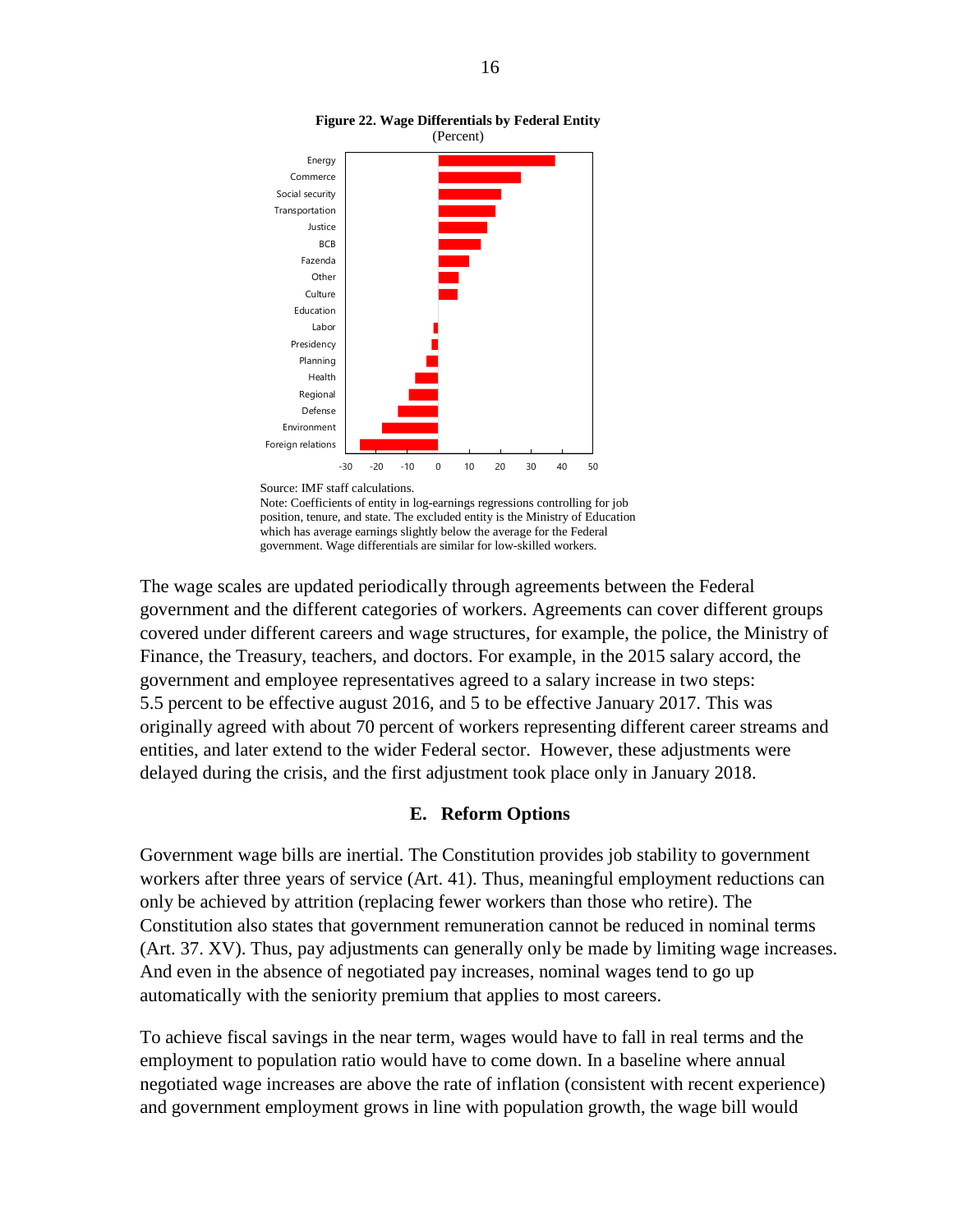remain roughly stable in percent of GDP. Achieving fiscal savings would require substantial adjustments to remuneration and hiring. For example, achieving total savings of 0.5 percentage points of GDP would require freezing average remuneration in nominal terms (i.e., no negotiated wage increase) and halting new hiring for the next five years (Table 3). This illustrates the magnitude of measures that are likely required to comply with the constitutional expenditure ceiling. In State and Municipal governments, a similar adjustment would achieve savings of nearly 2 percentage points of GDP.

*Containing remuneration growth.* The relatively high government wage premium relative to the private sector indicates room for savings without affecting service delivery (freezing average wages for about five years would be necessary to realign pay to that of the private sector). The government should consider a multiyear agreement with employees to maintain wage increases below the rate of inflation. An alternative would be to differentiate negotiated increases by performance, while maintaining the average increase under the rate of inflation. In addition, the government should review non-salary pay, including existing bonuses and allowances (*auxílios*). This should be done for the Federal government (including the legislative and judiciary) as well as the subnational governments, where the compensation structure of health care professionals should introduce incentives to increase productivity (World Bank, 2017).

**Table 3. Illustrative Options to Contain the Wage Bill**

|                                        | 2017 | 2018   | 2019   | 2020   | 2021   | 2022   |
|----------------------------------------|------|--------|--------|--------|--------|--------|
| Federal government                     |      |        |        |        |        |        |
| Wages and salaries spending (baseline) | 2.5  | 2.5    | 2.5    | 2.5    | 2.5    | 2.5    |
| Impact of freezing wages               |      | $-0.1$ | $-0.2$ | $-0.3$ | $-0.4$ | $-0.5$ |
| Impact of halting new hiring           |      | 0.0    | $-0.1$ | $-0.1$ | $-0.1$ | $-0.2$ |
| Wage bill (after measures)             |      | 2.4    | 2.2    | 2.1    | 2.0    | 1.9    |
| State and local governments            |      |        |        |        |        |        |
| Wages and salaries spending (baseline) | 7.6  | 7.6    | 7.7    | 7.7    | 7.7    | 7.7    |
| Impact of freezing wages               |      | $-0.3$ | $-0.6$ | $-0.9$ | $-1.2$ | $-1.5$ |
| Impact of halting new hiring           |      | $-0.1$ | $-0.2$ | $-0.3$ | $-0.4$ | $-0.5$ |
| Wages and salaries spending (baseline) |      | 7.2    | 6.8    | 6.5    | 6.1    | 5.7    |

Source: IMF staff calculations.

*Containing employment growth.* Given employment levels do not seem to be high relative to other countries, initial efforts should be made to enhance the flexibility of the workforce. There could be some room to curtail employment growth, particularly for low-skilled individuals in the Federal government where one third of employment comprises clerical positions. Nevertheless, any reduction in hiring should be targeted to entities and positions with identified overemployment, supported by measures to allow relocation across the different entities of the Federal government. In State and Municipal governments—where most of the growth in employment has occurred in the past decade (World Bank, 2017)—any employment adjustments would need be targeted carefully to ensure adequate service delivery. For example, in education, attrition based policies should target school districts with relatively low student-to-teacher ratios (World Bank, 2017).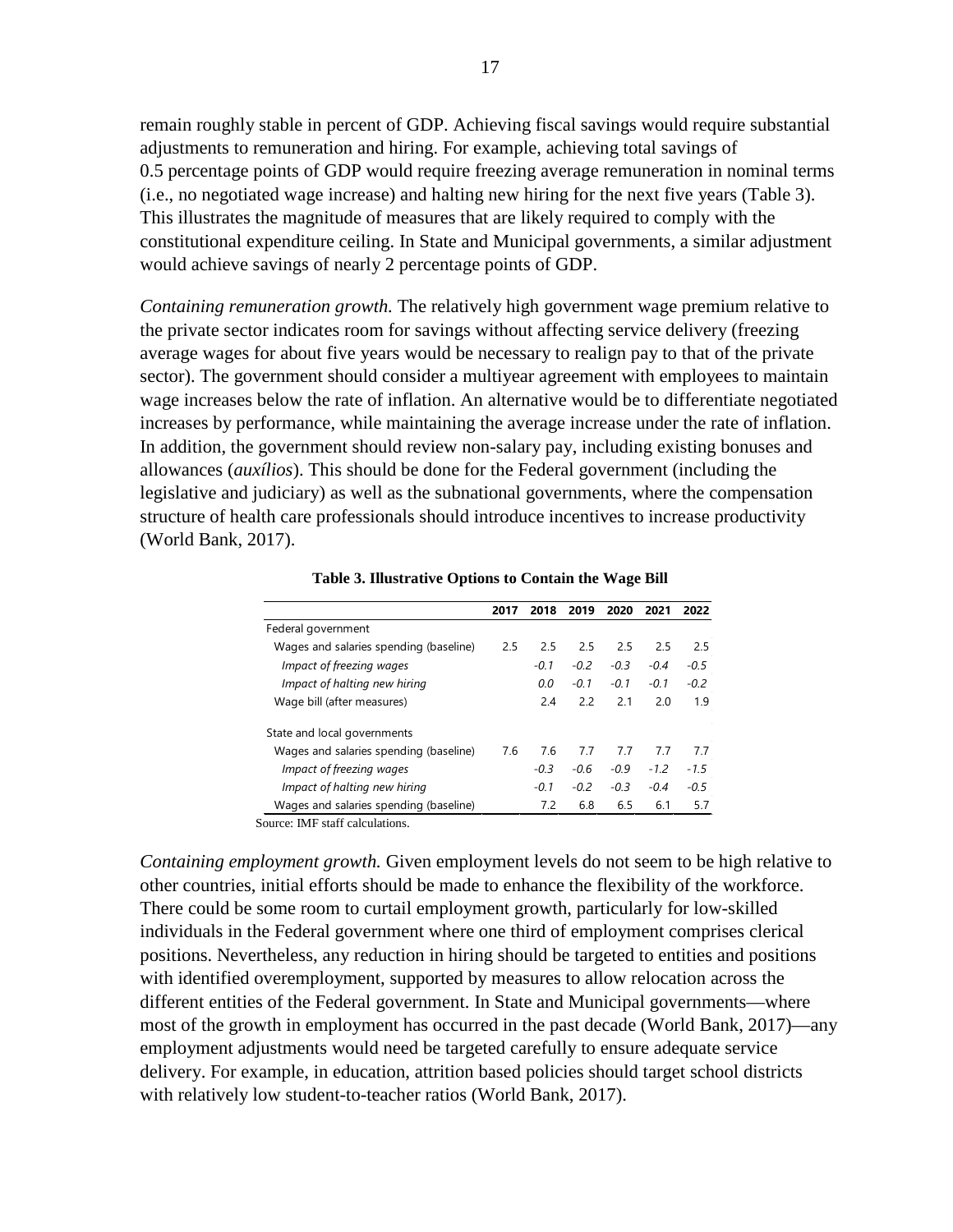*In the medium-term, it is necessary to rethink the compensation structure.* Structural adjustments require a review of the legal framework that regulates pay and employment (Box 3). Looking ahead, it seems imperative to simplify the multiple wage grids, starting by merging careers for which wage structures overlap. Wages should be gradually realigned with the private sector, particularly for low-skilled individuals, for which the wage premium is the highest. The seniority increases should be eliminated or greatly reduced (an average increase of 3 percent per year for seniority is excessive in an environment of 4 percent inflation), linking them to performance and job responsibility. However, structural reforms to the wage structure will take time and carry risks, —unifying salary structures tends to push personnel costs up; in a transition, setting different compensation levels for the same job can complicate human resource management; legal risks can mitigate savings—thus should be considered carefully. Performance-related bonuses should allow for better differentiation of employees and could be based on numerical limits for employees in each performance category. There may also be scope for improving wage composition and transparency by limiting the number and size of allowances, including by setting a limit on the weight of these in total remuneration by individual and entity. A review of employment and compensation in the judiciary could be considered, in light of the high wage bill, but needs to satisfy the peculiarities imposed by the legal framework and ensure continued trust in the system (Box 4).

#### **Box 3. Legislative Changes in Support of Wage Bill Reform**

**Minimum wage rule** – the minimum wage is the lower bound for Brazilian formal sector, but the Constitution allows States to establish a wage floor above the national level. The new minimum wage formula will be reviewed in 2019 and amendments can be done through an ordinary law. Preserving the purchasing power of the minimum wage is the main constitutional restriction. An option to condition real gains in the minimum wage to a productivity parameter is under discussion.

**Nominal wage rigidity** – while the constitution does not allow to adjust nominal wages downward there is some leeway: it is possible to adjust wages if the negotiation is made through an agreement. For public employees, however, the Public Servants' Law does not leave room for this interpretation. In 2017, The Federal government attempted to circumvent this rigidity by increasing the pension contribution of civil servants to 14 percent and by allowing the decrease of salaries through a reduction of working hours. However, the first measure was invalidated by the Supreme Court while the second was not approved by the Congress.

**Employment flexibility** – in practice it is very difficult to fire a civil servant, who becomes permanently employed after three years of service. Reduction of personnel, including permanent ones, is however envisaged if the wage bill rule is breached. This rule has not been binding at the FG level (Appendix, Table 1). More importantly, reallocation of civil servants across ministries and careers is overly regulated, subject to approval and conditioned upon strict comparability of tasks and competencies which hinders employment flexibility and prevents restructuring of ministries.

**Career progression rules** – Over 130 careers with different progression rules in the executive make the system excessively complex and hindering reallocation. Entry level salaries define subsequent adjustments that are carried across ministries. At the Federal level, the progression pace ranges from 12 months to 18 months. Reform of careers can be tackled by altering legal texts via ordinary law or decree and the Ministry of Planning is currently working on this. Changes should be coordinated across the judiciary, executive and legislative powers. There is considerable more uncertainty and complexity at the subnational level (See Table 2 in Appendix).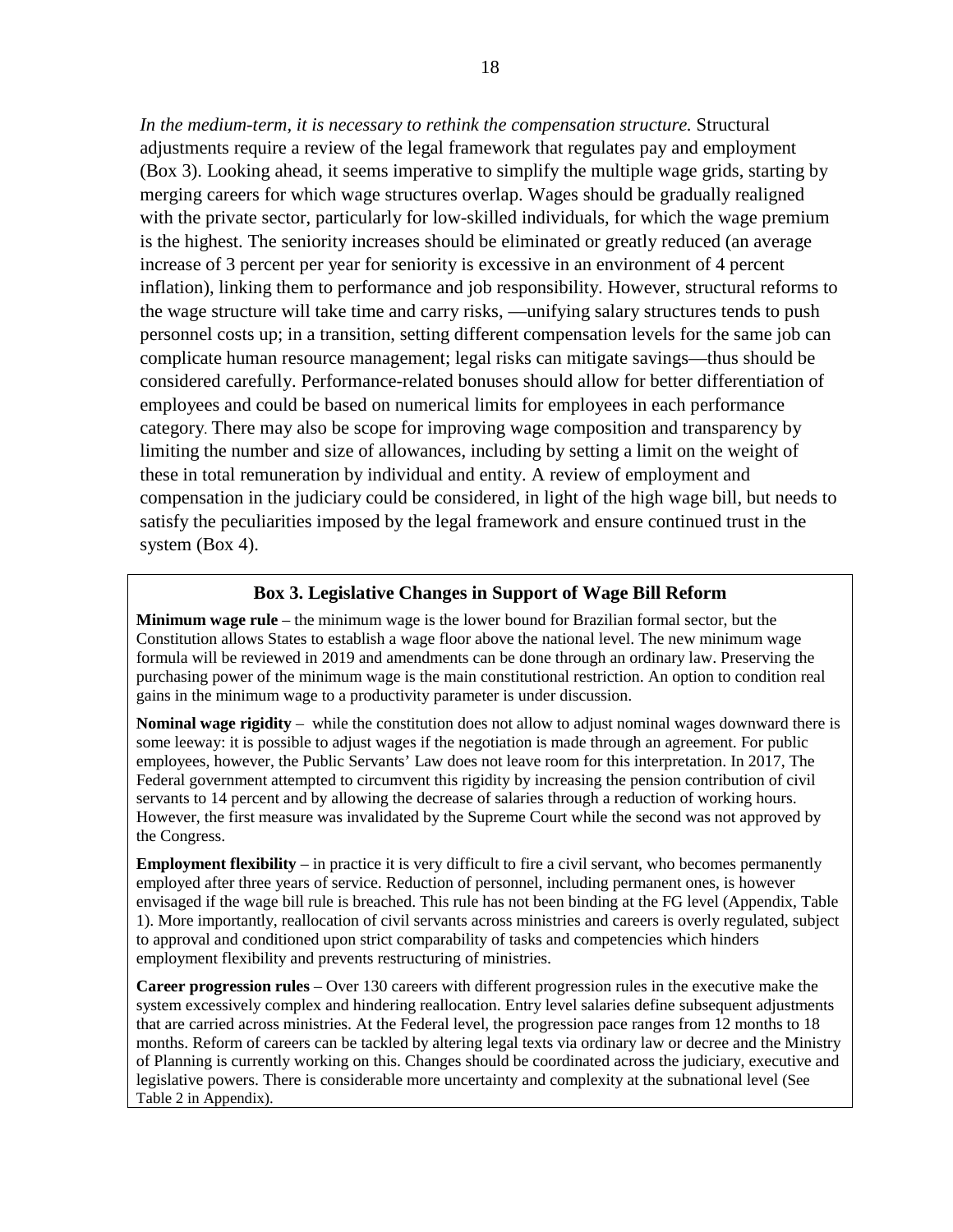#### **Box 4. Judiciary Wage Bill1**

**The wage bill of the judiciary is relatively high in international comparisons.** Brazil's judiciary budget was close to 1.4 percent of GDP in 2016 and almost 90 percent of the budget is represented by spending on wages, salaries, allowances and other forms of compensation of judges, and other civil servants employed in the judiciary, against a smaller share in other countries. Brazil spends in the judiciary more than any other country in Europe as percent of GDP and in per capita terms adjusted for PPP.



**The high level of employment and wages seem to explain the high wage bill.** At about 8 per 100,000 population, the number of judges is not excessive in international comparisons (Da Ros, 2015). However, they represent only 4 percent of total employment in the judiciary: other civil servants are over 200 per 100,000, much above international benchmarks. Average wages in the judiciary are 5 times higher than average public-sector wages, and almost 9 times higher than private sector wages. Wages of judges can range between 25,000 *reais* and 65,000 *reais* per month.

**What keeps the judiciary wage bill high?** Article 99 of the constitution grants administrative and

financial autonomy to the judiciary, including in issues related to personnel and pay. Judiciary workers are covered by the remuneration cap (set by Article 37 of the constitution equal to the salary of a Supreme Court judge). However,





<sup>1</sup> Flow of new civil litigation cases in a year to population. Source OECD (2013); and Justca em Numeros, 2017.

the cap excludes some forms of compensation. For example, housing allowances awarded to Federal judges are excluded from the cap. The relatively high level of employment might reflect the legal framework with ample and slow litigation, which needs to be supported by numerous judges, public lawyers, analysts, and support staff. Importantly, the need to fight corruption and maintain public confidence in the legal system in Brazil may warrant a sizeable and well-paid judiciary.

<sup>1</sup> Sources: Justiça em Números, 2017; European Commission for the Efficiency of Justice (CEPEJ) 2017; and OECD (2013). The numbers for Brazil include spending on wages for outsourced services.

**Per Capita Litigation Rate 1**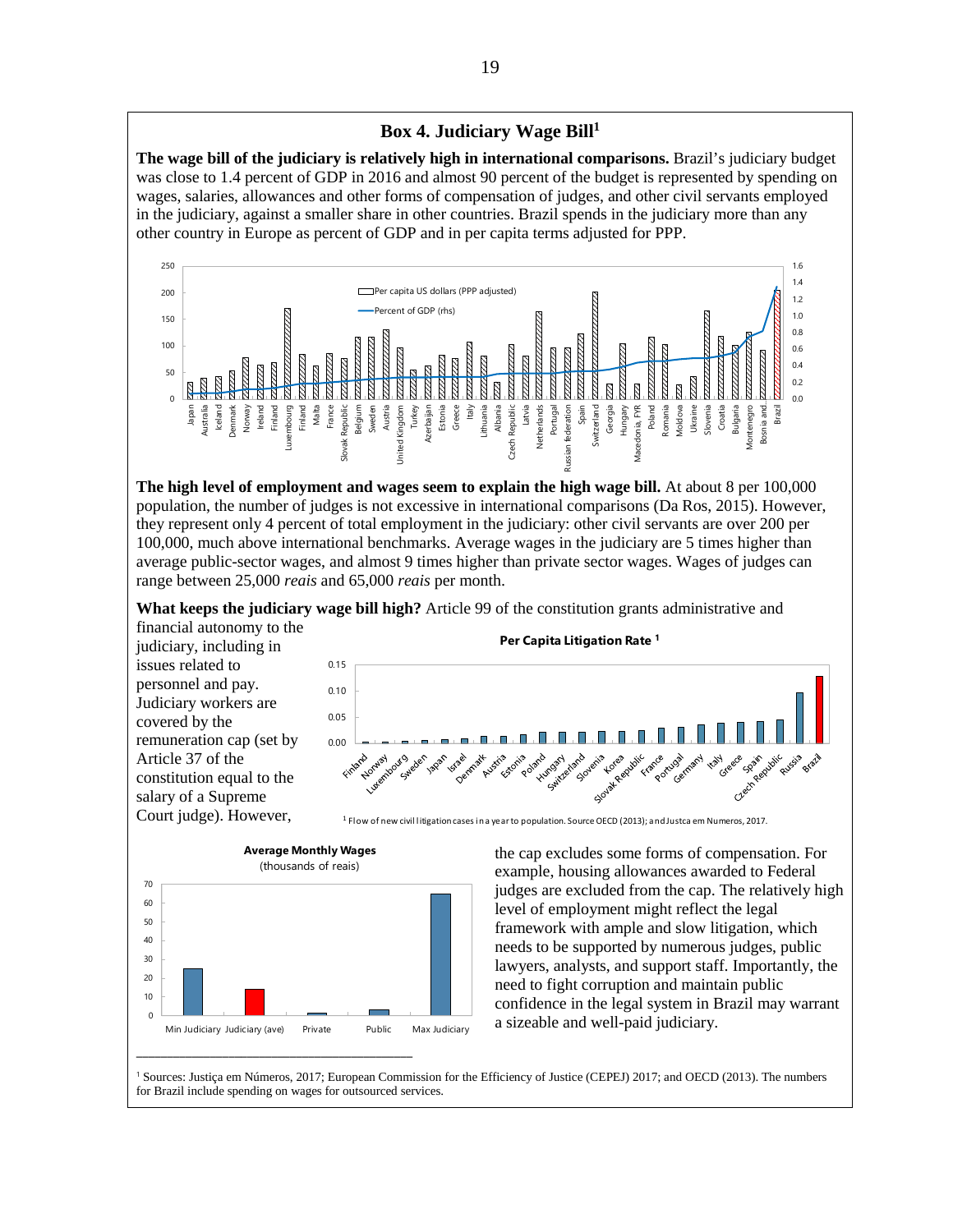Particularly for State and Municipal governments, long-term workforce planning should reflect demographic developments. Assuming a constant ratio of public employment in total population as in the 2015 PNAD, and population aging as projected in national statistics (IBGE), the ratio of teachers to students through tertiary education will grow from 38 per 1,000 students in 2016 to 44 per 1,000 students over the next decade. To maintain a constant ratio of teachers to student-age population over this period, the teachers' population would have to decline by about 10 percent of total employment in education (nearly 250,000 teachers). Estimated savings on the wage bill from such a decrease are in the order of 0.15 percent of GDP and, given the retirement profile of teachers, could be achieved easily through attrition.<sup>[3](#page-20-0)</sup>

#### **F. Conclusions**

Brazil's public-sector wage bill is high internationally, and compresses the space that could otherwise be used to boost the notoriously very low public spending on investment. Lowering the wage bill is imperative to comply with the Federal government expenditure ceiling. As public-sector employees are a share of population that is relatively well-off curtailing wage growth would also be equitable. A reform should include subnational governments where most of the public employment is concentrated and where the wage bill has grown more pronouncedly in recent years. However, a possible negative impact on poverty in some smaller States should be mitigated, and the social safety net preserved.

A freeze in salaries would not ensure a decline in the wage bill sufficient to comply with fiscal rules, due to generous progression rules. To contain the wage bill growth reducing real wages and shrinking employment through attrition is necessary in the short term. In the medium term, a review of the compensation structure should aim to simplify the multitude if wage grids, merge allowances into the base wage, and align public sector compensation to private wages in low-skilled professions.

In the meantime, enhancing oversight and fiscal transparency for subnational government wage bills should be pursued. Real time payroll information—such as that available in the Transparency Portal for the Federal government—should be available for subnational government employment and remuneration, following common standards. This would support monitoring of fiscal rules and inform measures needed to comply with efficiency and sustainability objectives. Moving toward a medium-term budget approach should help improve human resource management.

<span id="page-20-0"></span> $3$  The World Bank (2017) estimates that if all schools reached the expenditure efficiency frontier, Brazil could increase the number of students per teacher by 33 percent in primary education and by 41 percent in secondary education over the next decade, generating savings of about 0.33 percent of GDP.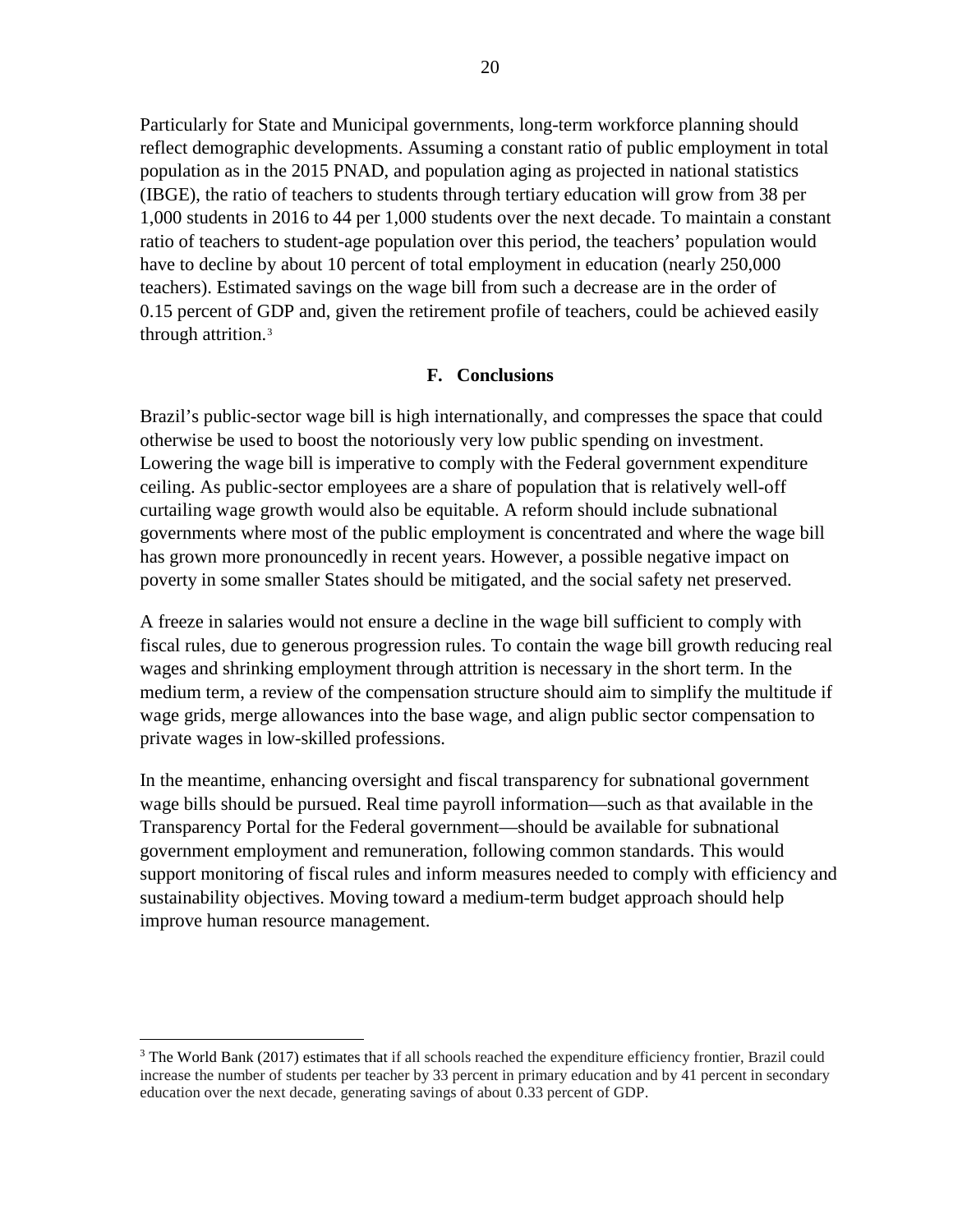| Government level | Power                                  | Limit          |            |       |  |
|------------------|----------------------------------------|----------------|------------|-------|--|
|                  |                                        | <b>Maximum</b> | Prudential | Alert |  |
|                  | Legislative                            | 2.50           | 2.38       | 2.25  |  |
| Federal - 50%    | Judiciary                              | 6.00           | 5.70       | 5.40  |  |
|                  | Executive                              | 40.90          | 38.36      | 36.81 |  |
|                  | <b>Federal Prosecution Service</b>     | 0.60           | 0.57       | 0.54  |  |
|                  | Legislative                            | 3.00           | 2.85       | 2.71  |  |
| State - $60%$    | Judiciary                              | 6.00           | 5.70       | 5.42  |  |
|                  | Executive                              | 49.00          | 46.55      | 44.22 |  |
|                  | <b>State-level Prosecution Service</b> | 2.00           | 1.90       | 1.81  |  |
|                  | Legislative                            | 6.00           | 5.70       | 5.42  |  |
| Municipal - 60%  | Executive                              | 54.00          | 51.30      | 48.74 |  |

|  |  |  |  | Appendix Table 1. Wage Bill Rules: Spending on Personnel as a Share of Net Current Revenues |  |
|--|--|--|--|---------------------------------------------------------------------------------------------|--|
|  |  |  |  |                                                                                             |  |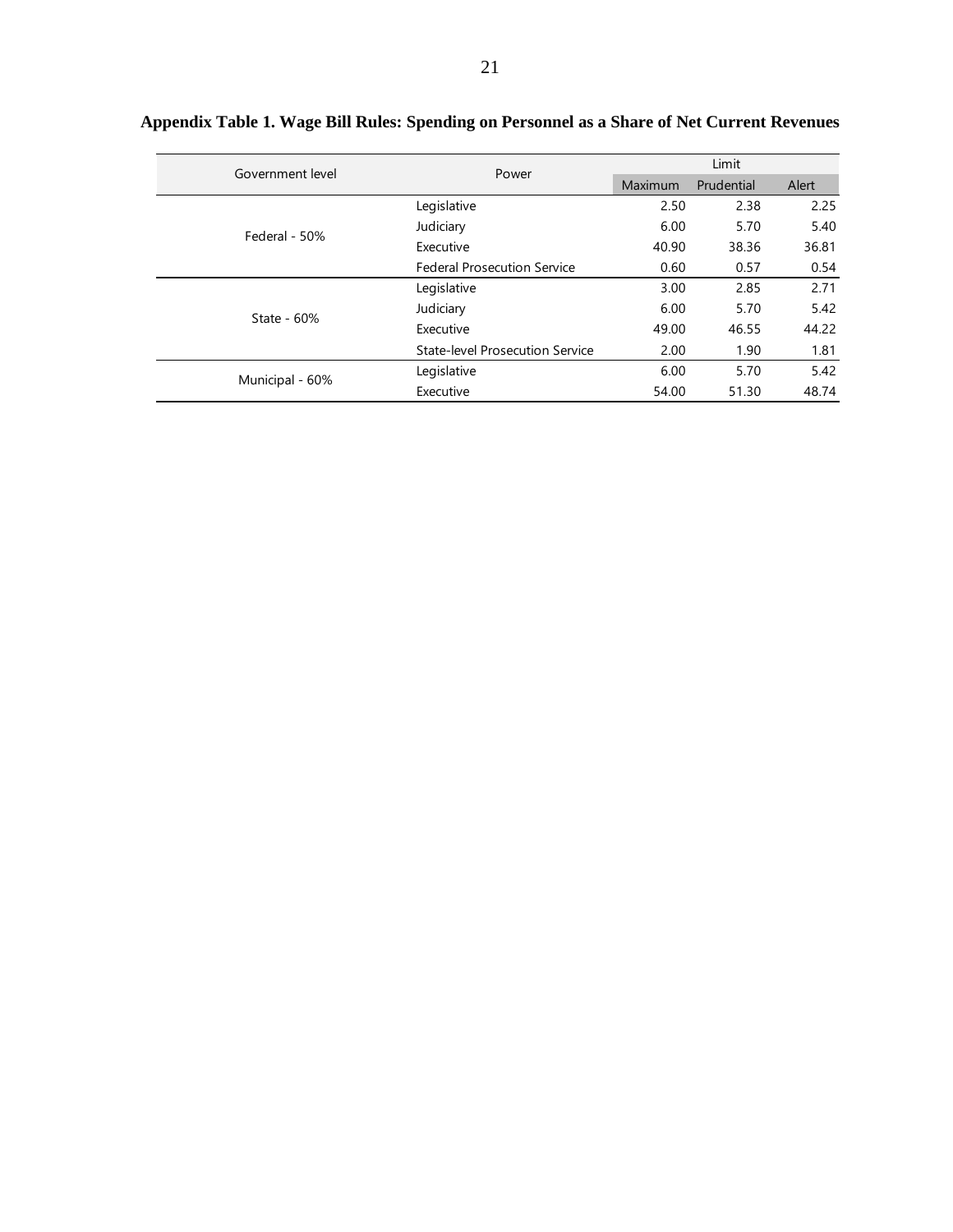| Legal constraint on:          | <b>Description</b>                                                                                                                                                                                                                                                                                                                                                                                                                          | Type of norm                         | <b>Legal basis</b>                                                                                                                                        | Coverage                                              | Expiration                    |
|-------------------------------|---------------------------------------------------------------------------------------------------------------------------------------------------------------------------------------------------------------------------------------------------------------------------------------------------------------------------------------------------------------------------------------------------------------------------------------------|--------------------------------------|-----------------------------------------------------------------------------------------------------------------------------------------------------------|-------------------------------------------------------|-------------------------------|
| Minimum wage growth           |                                                                                                                                                                                                                                                                                                                                                                                                                                             |                                      |                                                                                                                                                           |                                                       |                               |
|                               |                                                                                                                                                                                                                                                                                                                                                                                                                                             |                                      |                                                                                                                                                           |                                                       |                               |
| Minimum wage rule             | A nationally unified mw must preserve its purchasing power<br>through periodic adjustments                                                                                                                                                                                                                                                                                                                                                  | Federal Constitution Art. 7, IV      |                                                                                                                                                           | Private and public<br>sector                          | none                          |
| Minimum wage formula          | The mw is adjusted each year for the 12-month cumulitive<br>inflation (IPCA to January 1st) plus real growth rate of two<br>years before.                                                                                                                                                                                                                                                                                                   | Ordinary Law                         | Law 13152 / 2015                                                                                                                                          | Private and public<br>sector                          | Set for the<br>period 2016-19 |
| Nominal wage rigidity         |                                                                                                                                                                                                                                                                                                                                                                                                                                             |                                      |                                                                                                                                                           |                                                       |                               |
| Wage ceiling                  | The salary except cannot be reduced unless it is stipulated in a<br>collective agreement                                                                                                                                                                                                                                                                                                                                                    | Federal Constitution Art. 7, VI      |                                                                                                                                                           | Private and public<br>employees                       | none                          |
| Wage ceiling                  | The expiration of the occupied position and the advantages of<br>permanent character accrued, are irreducible.                                                                                                                                                                                                                                                                                                                              | Ordinary Law                         | Art. 40 of Law 8112/1990 (Public<br>servants' Law), III                                                                                                   | Public employees                                      | none                          |
| Wage ceiling                  | The cumulative remunerations of civil servants are capped to<br>the salary of the Supreme Court Judge. Pecuniary raises may<br>not be computed or accumulated for purposes of granting<br>subsequent raises.                                                                                                                                                                                                                                | Federal Constitution Art. 37, XI-XIV |                                                                                                                                                           | Public employees (all<br>gov.t levels and<br>careers) | none                          |
| <b>Employment flexibility</b> |                                                                                                                                                                                                                                                                                                                                                                                                                                             |                                      |                                                                                                                                                           |                                                       |                               |
|                               | Hiring in the public sector is done through a public competition<br>and subject to verification of titles and testing                                                                                                                                                                                                                                                                                                                       | Federal Constitution Art. 37, II     |                                                                                                                                                           | Public employees                                      | none                          |
| Hiring                        | The expenditure ceiling prohibits wage increases and creation<br>of new positions, or any change in employment structure or<br>number that generats an increase in expenditures in case the<br>ceiling is breached and until compliance is restored.                                                                                                                                                                                        |                                      | Federal Constitution Transitional article 109                                                                                                             | Federal government<br>employment                      | none                          |
|                               | The wage bill rules prohibt wage increases, new hiring or any<br>action increase personnel costs in case personnel<br>expenditures breach 95 % of the limit established in the Law.                                                                                                                                                                                                                                                         | Ordinary Law                         | Art. 22 of Complementary Law 101/2000<br>(Fiscal Responsibility Law)                                                                                      | All government levels none                            |                               |
|                               | Art. 10. The Minister of State for Planning, Budget and<br>Management is empowered to authorize the holding of public<br>competitions in the organs and entities of the federal public<br>administration except for the federal attorney, public defender,<br>diplomats, police which are delegated to the respective<br>ministries.                                                                                                        | Ordinary Law                         | Decree 6944/2009, Art. 10                                                                                                                                 | Federal government<br>employment                      | none                          |
|                               | Civil servants in open-ended positions become stable after<br>three years of effective exercise and can lose a position by<br>judicial decision, administrative proceeding and by means of<br>periodic evaluation of performance provided ample defense is<br>secured.                                                                                                                                                                      | <b>Federal Constitution</b>          | Art. 41 and Constitutional Amendment<br>No. 19 of 1998                                                                                                    | Public employees                                      | none                          |
| Firing                        | If personnel expenditure at any government levels breaches the<br>wage bill limit established in a complementary law, the organ<br>must reduce 20 percent of personnel spending including by<br>exonerating servants in unstable and those in stable positions if<br>needed.                                                                                                                                                                | Federal Constitution                 | Art. 169 and Constitutional Amendment<br>no. 19 of 1998                                                                                                   | Public employees                                      | none                          |
|                               | Firing is justified in case of crime against public administration,<br>adandonment of post, improperty, scandalous conduct<br>insubordination, corruption, disclosure of secrecy, and illegal<br>actions.                                                                                                                                                                                                                                   | Ordinary Law                         | Art. 22 of Law 8112/1990 (Public<br>servants' Law)                                                                                                        | Public employees                                      | none                          |
| Reallocation                  | Reallocation of a position is allowed within the same power<br>with prior approval of SIPEC if it is in the interest of the<br>administration, if it has the same duration, if duties are<br>equivalent, if there is a link between degrees of responsibilities Ordinary Law<br>and complexity of activities, if the level of education and<br>professional qualification is equivalent and attributions of the<br>position are compatible. |                                      | Art. 37 and 93 of Law 8112/1990 (Public<br>servants' Law); Law No. 9527 of<br>December 10, 1997; Decree No. 4,143,<br>of 2004; Decree No. 9.144, of 2017. | Public employees                                      | none                          |
| <b>Career progression</b>     |                                                                                                                                                                                                                                                                                                                                                                                                                                             |                                      |                                                                                                                                                           |                                                       |                               |
|                               | There are over 130 career streams setting specific rank and                                                                                                                                                                                                                                                                                                                                                                                 | Ordinary Law                         | Decree 84.669/1980                                                                                                                                        | Public sector<br>(Executive power)                    | none                          |
|                               | pay progression and allowances for government employees,<br>defined across occupational and professional job categories.                                                                                                                                                                                                                                                                                                                    | Ordinary Law                         | Law 12300/2010                                                                                                                                            | Public sector<br>(Legislative power)                  | none                          |
|                               | Seniority is an important determinant of earmings.                                                                                                                                                                                                                                                                                                                                                                                          | Ordinary Law                         | Law 11416/2016                                                                                                                                            | Public sector<br>(Judiciary)                          | none                          |

# **Appendix Table 2. Legislation Affecting the Size of the Government Wage Bill**